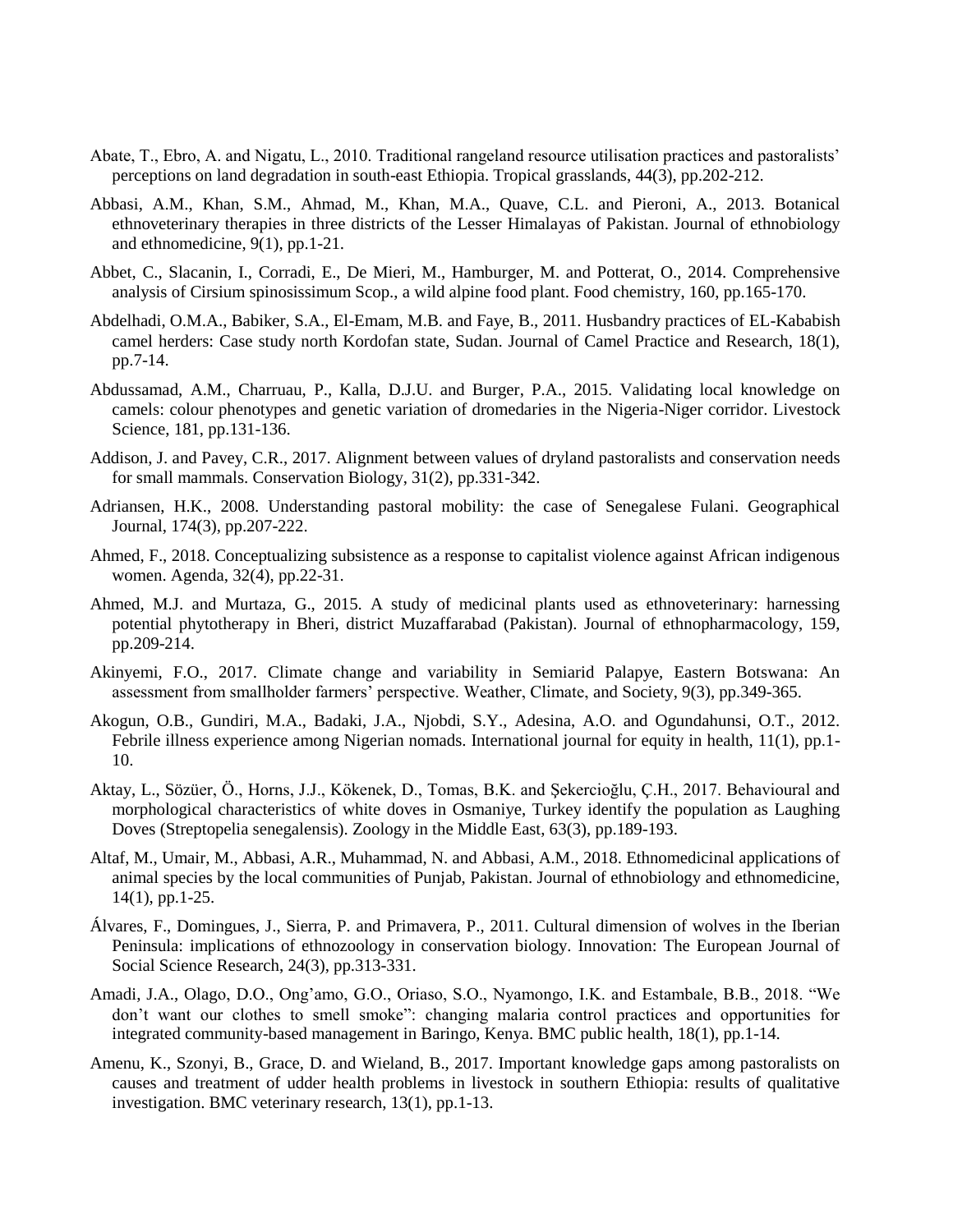- Anadón, J.D., Giménez, A. and Ballestar, R., 2010. Linking local ecological knowledge and habitat modelling to predict absolute species abundance on large scales. Biodiversity and Conservation, 19(5), pp.1443-1454.
- Anadón, J.D., Giménez, A., Ballestar, R. and Pérez, I., 2009. Evaluation of local ecological knowledge as a method for collecting extensive data on animal abundance. Conservation biology, 23(3), pp.617-625.
- Andersen, G.L., Krzywinski, K., Talib, M., Saadallah, A.E., Hobbs, J.J. and Pierce, R.H., 2014. Traditional nomadic tending of trees in the Red Sea Hills. Journal of Arid Environments, 106, pp.36-44.
- Andersson, R., Östlund, L. and Lundqvist, R., 2005. Carved trees in grazed forests in boreal Sweden analysis of remaining trees, interpretation of past land-use and implications for conservation. Vegetation History and Archaeobotany, 14(2), pp.149-158.
- Andom, G. and Omer, M.K., 2003. Traditional cattle-husbandry systems in Eritrea: cattle–man relationships. Journal of arid environments, 53(4), pp.545-556.
- Angassa, A. and Beyene, F., 2003. Current range condition in southern Ethiopia in relation to traditional management strategies: the perceptions of Borana pastoralists. Tropical Grasslands, 37(1), pp.53-59.
- Angassa, A. and Oba, G., 2008. Herder perceptions on impacts of range enclosures, crop farming, fire ban and bush encroachment on the rangelands of Borana, Southern Ethiopia. Human ecology, 36(2), pp.201- 215.
- Anthonj, C., Diekkrüger, B., Borgemeister, C. and Kistemann, T., 2019. Health risk perceptions and local knowledge of water-related infectious disease exposure among Kenyan wetland communities. International journal of hygiene and environmental health, 222(1), pp.34-48.
- Apio, A., Umuntunundi, P., Lerp, H., Bierbach, D., Plath, M. and Wronski, T., 2015. Persistence of two small antelope species in the degraded Mutara Rangelands (Akagera Ecosystem) based on pastoralists' and farmers' perceptions. Human Ecology, 43(4), pp.613-620.
- Axelsson Linkowski, W., Kvarnström, M., Westin, A., Moen, J. and Östlund, L., 2017. Wolf and bear depredation on livestock in Northern Sweden 1827–2014: combining history, ecology and interviews. Land, 6(3), p.63.
- Ayantunde, A.A., Briejer, M., Hiernaux, P., Udo, H.M. and Tabo, R., 2008. Botanical knowledge and its differentiation by age, gender and ethnicity in Southwestern Niger. Human Ecology, 36(6), pp.881-889.
- Ayantunde, A.A., de Leeuw, J., Turner, M.D. and Said, M., 2011. Challenges of assessing the sustainability of (agro)-pastoral systems. Livestock Science, 139(1-2), pp.30-43.
- Ayantunde, A.A., Kango, M., Hiernaux, P., Udo, H.M. and Tabo, R., 2007. Herders' perceptions on ruminant livestock breeds and breeding management in southwestern Niger. Human Ecology, 35(1), pp.139-149.
- Aziz, M.A., Khan, A.H., Adnan, M. and Ullah, H., 2018. Traditional uses of medicinal plants used by Indigenous communities for veterinary practices at Bajaur Agency, Pakistan. Journal of ethnobiology and ethnomedicine, 14(1), pp.1-18.
- Báez, J.C., Estrada, A., Torreblanca, D. and Real, R., 2012. Predicting the distribution of cryptic species: the case of the spur-thighed tortoise in Andalusia (southern Iberian Peninsula). Biodiversity and Conservation, 21(1), pp.65-78.
- Balbo, A.L., Gómez-Baggethun, E., Salpeteur, M., Puy, A., Biagetti, S. and Scheffran, J., 2016. Resilience of small-scale societies: a view from drylands. Ecology and Society, 21(2).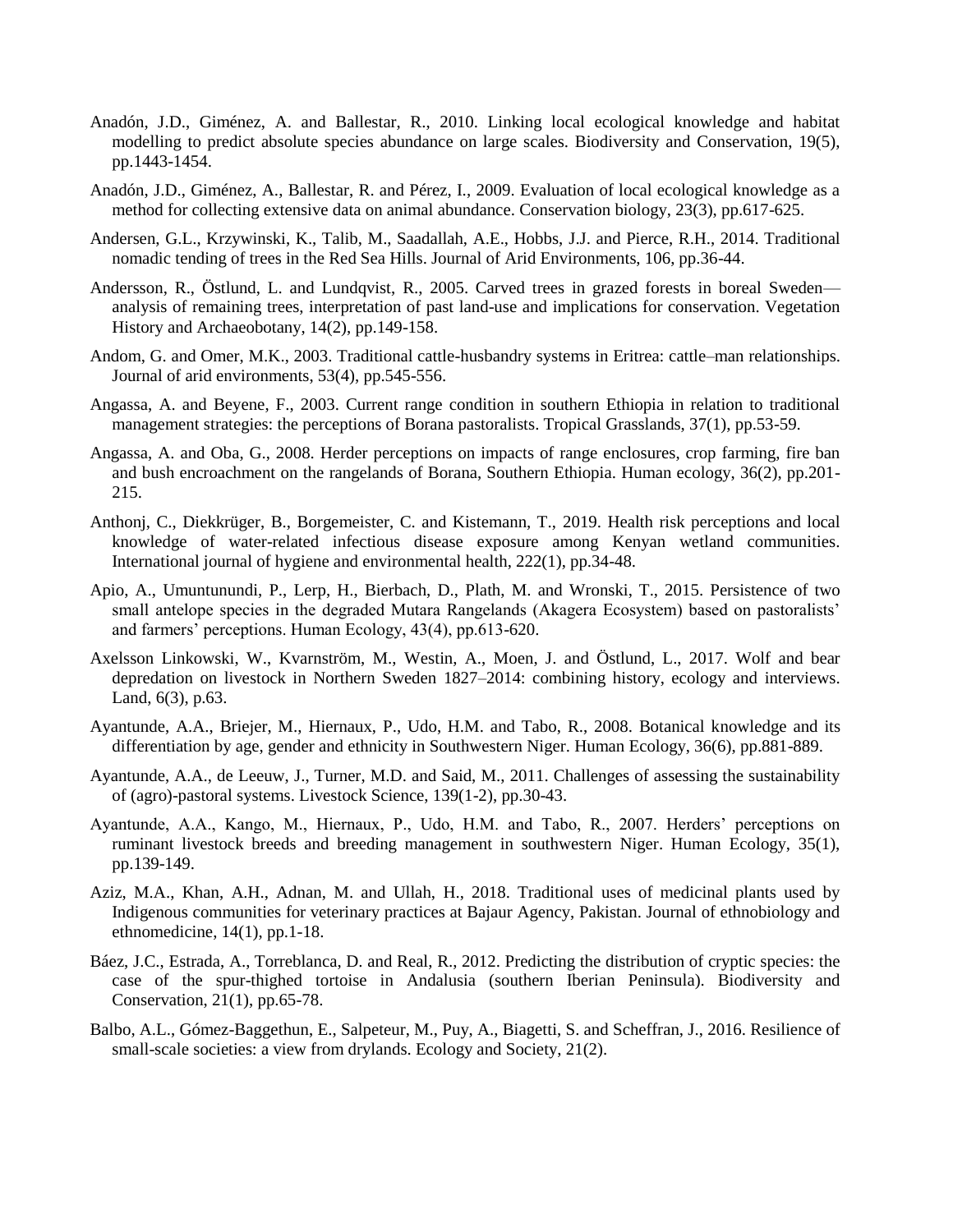- Balehegn, M., Balehey, S., Fu, C. and Liang, W., 2019. Indigenous weather and climate forecasting knowledge among Afar pastoralists of north eastern Ethiopia: Role in adaptation to weather and climate variability. Pastoralism, 9(1), pp.1-14.
- Barber, M., Jackson, S., Shellberg, J. and Sinnamon, V., 2014. Working Knowledge: characterising collective indigenous, scientific, and local knowledge about the ecology, hydrology and geomorphology of Oriners Station, Cape York Peninsula, Australia. The Rangeland Journal, 36(1), pp.53-66.
- Barrow, E.G.C., 1991. Evaluating the effectiveness of participatory agroforestry extension programmes in a pastoral system, based on existing traditional values. Agroforestry Systems, 14(1), pp.1-21.
- Basupi, L.V., Quinn, C.H. and Dougill, A.J., 2017. Historical perspectives on pastoralism and land tenure transformation in Ngamiland, Botswana: What are the policy and institutional lessons?. Pastoralism, 7(1), pp.1-14.
- Baucus, D.A., Baucus, M.S. and Human, S.E., 1996. Consensus in franchise organizations: A cooperative arrangement among entrepreneurs. Journal of Business venturing, 11(5), pp.359-378.
- Bayazıt, O.B., Lien, J.M. and Amato, N.M., 2004, July. Swarming behavior using probabilistic roadmap techniques. In International Workshop on Swarm Robotics (pp. 112-125). Springer, Berlin, Heidelberg.
- Behmanesh, B., Barani, H., Sarvestani, A.A., Shahraki, M.R. and Sharafatmandrad, M., 2016. Rangeland degradation assessment: a new strategy based on the ecological knowledge of indigenous pastoralists. Solid Earth, 7(2), pp.611-619.
- Belayneh, A., Asfaw, Z., Demissew, S. and Bussa, N.F., 2012. Medicinal plants potential and use by pastoral and agro-pastoral communities in Erer Valley of Babile Wereda, Eastern Ethiopia. Journal of Ethnobiology and Ethnomedicine, 8(1), pp.1-11.
- Benjaminsen, T.A., Reinert, H., Sjaastad, E. and Sara, M.N., 2015. Misreading the Arctic landscape: A political ecology of reindeer, carrying capacities, and overstocking in Finnmark, Norway. Norsk Geografisk Tidsskrift-Norwegian Journal of Geography, 69(4), pp.219-229.
- Bennett, D. and Ross, C., 2011. Fulani of the highlands: Costs and benefits of living in national park enclaves. In Primates of Gashaka (pp. 283-317). Springer, New York, NY.
- Berry, E., Metternicht, G. and Baumber, A., 2019. 'This country just hangs tight': perspectives on managing land degradation and climate change in far west NSW. The Rangeland Journal, 41(3), pp.197-210.
- Bewsell, D., Mackay, A., Kaye-Blake, W., Dynes, R., Montes de Oca Munguia, O. and Brown, M., 2017. Collaborative processes for exploring rural futures: The Exploring Futures Platform. Rural Society, 26(1), pp.48-68.
- Biagetti, S., 2017. Resilience in a Mountain Range: The Case of the Tadrart Acacus (Southwest Libya). Nomadic Peoples, 21(2), pp.268-285.
- Biró, M., Molnár, Z., Babai, D., Dénes, A., Fehér, A., Barta, S., Sáfián, L., Szabados, K., Kiš, A., Demeter, L. and Öllerer, K., 2019. Reviewing historical traditional knowledge for innovative conservation management: A re-evaluation of wetland grazing. Science of the Total Environment, 666, pp.1114-1125.
- Blanco, J. and Carrière, S.M., 2016. Sharing local ecological knowledge as a human adaptation strategy to arid environments: Evidence from an ethnobotany survey in Morocco. Journal of Arid Environments, 127, pp.30-43.
- Bobiec, A., Podlaski, R., Ortyl, B., Korol, M., Havryliuk, S., Öllerer, K., Ziobro, J.M., Pilch, K., Dychkevych, V., Dudek, T. and Mázsa, K., 2019. Top-down segregated policies undermine the maintenance of traditional wooded landscapes: evidence from oaks at the European Union's eastern border. Landscape and Urban Planning, 189, pp.247-259.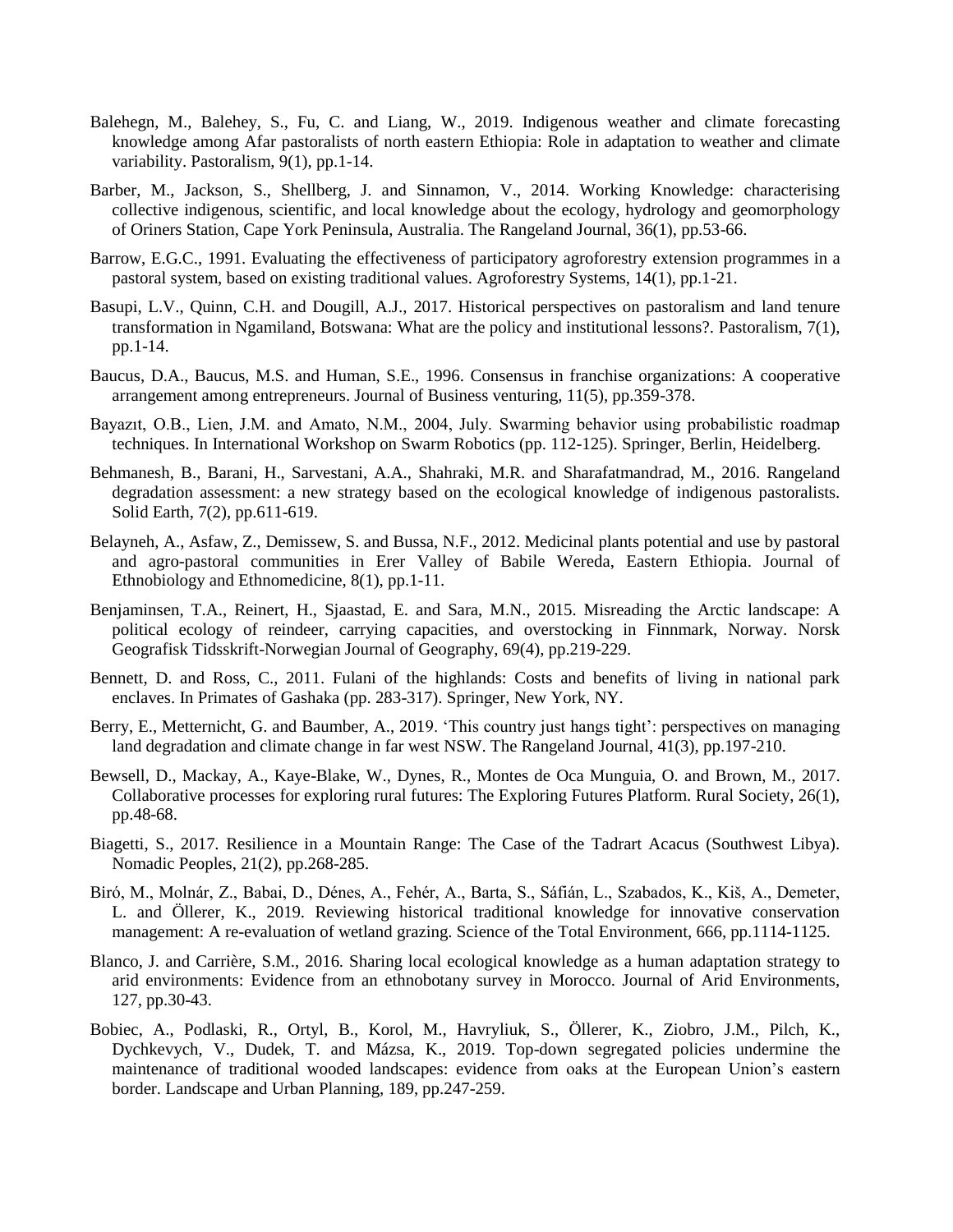- Boesi, A., 2014. Traditional knowledge of wild food plants in a few Tibetan communities. Journal of Ethnobiology and Ethnomedicine, 10(1), pp.1-19.
- Bollig, M. and Österle, M., 2008. Changing communal land tenure in an East African pastoral system: Institutions and socio-economic transformations among the Pokot of NW Kenya. Zeitschrift für Ethnologie, pp.301-322.
- Bollig, M. and Schulte, A., 1999. Environmental change and pastoral perceptions: degradation and indigenous knowledge in two African pastoral communities. Human ecology, 27(3), pp.493-514.
- Bolton, M., 2006. Genetic defects or generative prototypes? Competing models for livestock improvement in southern Bolivia. Journal of the Royal Anthropological Institute, 12(3), pp.531-549.
- Brännlund, I. and Axelsson, P., 2011. Reindeer management during the colonization of Sami lands: A longterm perspective of vulnerability and adaptation strategies. Global Environmental Change, 21(3), pp.1095-1105.
- Brook, R.K., Vander Wal, E., van Beest, F.M. and McLachlan, S.M., 2013. Evaluating use of cattle winter feeding areas by elk and white-tailed deer: implications for managing bovine tuberculosis transmission risk from the ground up. Preventive Veterinary Medicine, 108(2-3), pp.137-147.
- Bruegger, R.A., Jigjsuren, O. and Fernández-Gimenez, M.E., 2014. Herder observations of rangeland change in Mongolia: indicators, causes, and application to community-based management. Rangeland Ecology  $\&$ Management, 67(2), pp.119-131.
- Bruyere, B.L., Trimarco, J. and Lemungesi, S., 2016. A comparison of traditional plant knowledge between students and herders in northern Kenya. Journal of ethnobiology and ethnomedicine, 12(1), pp.1-10.
- Butt, B., 2016. Ecology, mobility and labour: Dynamic pastoral herd management in an uncertain world. Rev. Sci. Tech, 35, pp.461-472.
- Butz, D., 1996. Sustaining indigenous communities: symbolic and instrumental dimensions of pastoral resource use in Shimshal, northern Pakistan. Canadian Geographer/Le Géographe canadien, 40(1), pp.36- 53.
- Butz, R.J., 2009. Traditional fire management: historical fire regimes and land use change in pastoral East Africa. International Journal of Wildland Fire, 18(4), pp.442-450.
- Campbell, D., 2011. Application of an integrated multidisciplinary economic welfare approach to improved wellbeing through Aboriginal caring for country. The Rangeland Journal, 33(4), pp.365-372.
- Caplins, L. and Halvorson, S.J., 2017. Collecting Ophiocordyceps sinensis: an emerging livelihood strategy in the Garhwal, Indian Himalaya. Journal of Mountain Science, 14(2), pp.390-402.
- Catley, A., 2006. Use of participatory epidemiology to compare the clinical veterinary knowledge of pastoralists and veterinarians in East Africa. Tropical animal health and production, 38(3), pp.171-184.
- Chandrasekhar, K., Rao, K.S., Maikhuri, R.K. and Saxena, K.G., 2007. Ecological implications of traditional livestock husbandry and associated land use practices: A case study from the trans-Himalaya, India. Journal of Arid Environments, 69(2), pp.299-314.
- Chenais, E. and Fischer, K., 2018. Increasing the local relevance of epidemiological research: situated knowledge of cattle disease among Basongora pastoralists in Uganda. Frontiers in veterinary science, 5, p.119.
- Cogos, S., Östlund, L. and Roturier, S., 2019. Forest fire and indigenous Sami land use: place names, fire dynamics, and ecosystem change in Northern Scandinavia. Human Ecology, 47(1), pp.51-64.
- Crate, S.A., 2006. Elder knowledge and sustainable livelihoods in post-Soviet Russia: Finding dialogue across the generations. Arctic Anthropology, 43(1), pp.40-51.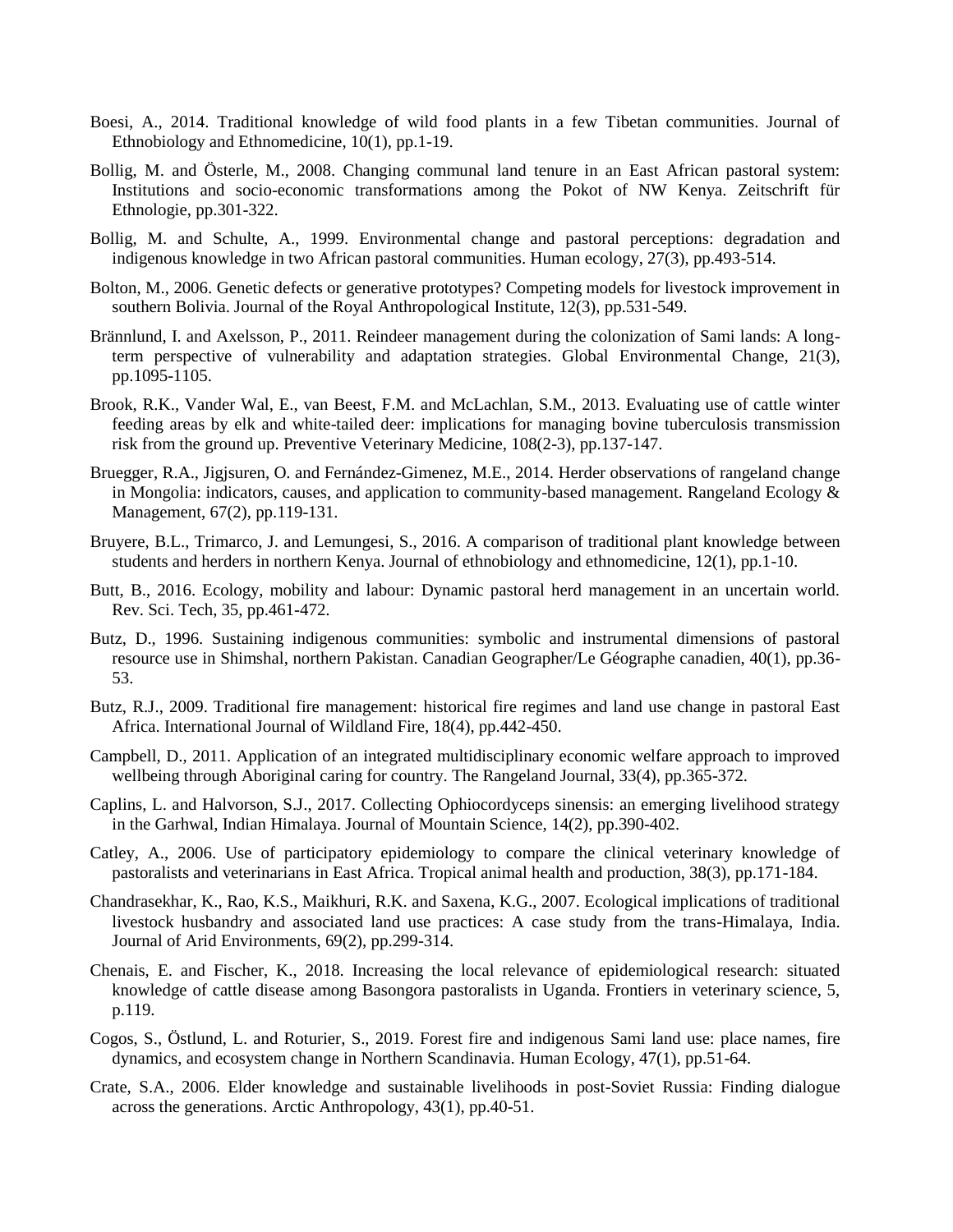- Crate, S.A., 2008. Walking behind the old women: Sacred Sakha cow knowledge in the 21st Century. Human Ecology Review, 15(2), p.115.
- Crawley, J.A., Lahdenperä, M., Seltmann, M.W., Htut, W., Aung, H.H., Nyein, K. and Lummaa, V., 2019. Investigating changes within the handling system of the largest semi-captive population of Asian elephants. PloS one, 14(1), p.e0209701.
- Cuerrier, A., Brunet, N.D., Gérin-Lajoie, J., Downing, A. and Lévesque, E., 2015. The study of Inuit knowledge of climate change in Nunavik, Quebec: a mixed methods approach. Human ecology, 43(3), pp.379-394.
- Davis, D., 1996. Gender, indigenous knowledge, and pastoral resource use in Morocco. Geographical Review, 86(2), pp.284-288.
- Davis, D.K., 2005. Indigenous knowledge and the desertification debate: problematising expert knowledge in North Africa. Geoforum, 36(4), pp.509-524.
- Davis, D.K., 2016. Political economy, power, and the erasure of pastoralist indigenous knowledge in the Maghreb and Afghanistan. In Ethnic and Cultural Dimensions of Knowledge (pp. 211-228). Springer, Cham.
- Davis, D.K., Quraishi, K., Sherman, D., Sollod, A. and Stem, C., 1995. Ethnoveterinary medicine in Afghanistan: an overview of indigenous animal health care among Pashtun Koochi nomads. Journal of Arid Environments, 31(4), pp.483-500.
- Day, M.J., Karkare, U., Schultz, R.D., Squires, R. and Tsujimoto, H., 2015. Recommendations on vaccination for Asian small animal practitioners: a report of the WSAVA Vaccination Guidelines Group. Journal of Small Animal Practice, 56(2), pp.77-95.
- Defoort, M., Kokosy, A., Floquet, T., Perruquetti, W. and Palos, J., 2009. Motion planning for cooperative unicycle-type mobile robots with limited sensing ranges: A distributed receding horizon approach. Robotics and autonomous systems, 57(11), pp.1094-1106.
- Del Valle M, M., Ibarra, J.T., Hörmann, P.A., Hernández, R. and Riveros F, J.L., 2019. Local Knowledge for Addressing Food Insecurity: The Use of a Goat Meat Drying Technique in a Rural Famine Context in Southern Africa. Animals, 9(10), p.808.
- Della, A., Paraskeva-Hadjichambi, D. and Hadjichambis, A.C., 2006. An ethnobotanical survey of wild edible plants of Paphos and Larnaca countryside of Cyprus. Journal of ethnobiology and ethnomedicine, 2(1), pp.1-9.
- Dendoncker, M., Ngom, D. and Vincke, C., 2015. Trees dynamics (1955-2012) and their uses in the Senegal's Ferlo region: insights from a historical vegetation database, local knowledge and field inventories. Bois et Forêts des Tropiques, (326), pp.25-41.
- Dolrenry, S., Hazzah, L. and Frank, L.G., 2016. Conservation and monitoring of a persecuted African lion population by Maasai warriors. Conservation Biology, 30(3), pp.467-475.
- Dong, S., 2017. Himalayan grasslands: Indigenous knowledge and institutions for social innovation. In Environmental Sustainability from the Himalayas to the Oceans (pp. 99-126). Springer, Cham.
- Dong, S., Lassoie, J., Shrestha, K.K., Yan, Z., Sharma, E. and Pariya, D., 2009. Institutional development for sustainable rangeland resource and ecosystem management in mountainous areas of northern Nepal. Journal of Environmental Management, 90(2), pp.994-1003.
- Dong, S., Sharma, E., Yan, Z.L., Shrestha, K.K. and Pariya, D., 2020. Indigenous Yak and Yak‐Cattle Crossbreed Management in High Altitude Areas of Northern Nepal: A Case Study from Rasuwa District. AFRICAN JOURNAL OF AGRICULTURAL RESEARCH, 4(10), pp. 957-967.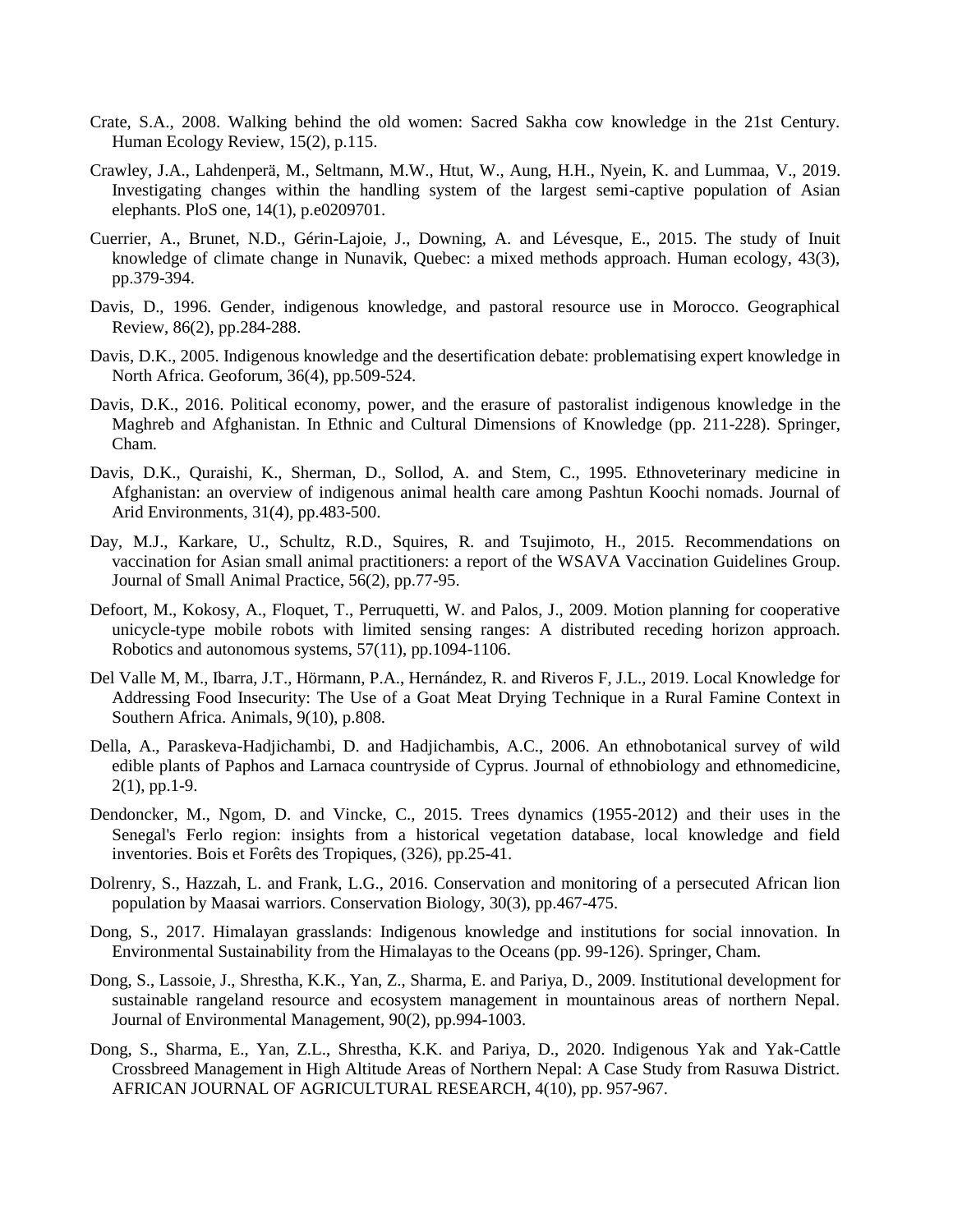- Dong, S.K., Lassoie, J.P., Yan, Z.L., Sharma, E., Shrestha, K.K. and Pariya, D., 2007. Indigenous rangeland resource management in the mountainous areas of northern Nepal: a case study from the Rasuwa District. The Rangeland Journal, 29(2), pp.149-160.
- Dudi, A. and Meena, M.L., 2015. Ethnoveterinary medicines used by goat keepers in Marwar region of Rajasthan, India. Indian Journal of Traditional Knowledge, 14(3),pp.454-460.
- Duenn, P., Salpeteur, M. and Reyes-García, V., 2017. Rabari shepherds and the mad tree: The dynamics of local ecological knowledge in the context of Prosopis juliflora invasion in Gujarat, India. Journal of Ethnobiology, 37(3), pp.561-580.
- Duncan, D.H., Kyle, G. and Race, D., 2010. Combining facilitated dialogue and spatial data analysis to compile landscape history. Environmental Conservation, pp.432-441.
- Dutt, H.C., Bhagat, N. and Pandita, S., 2015. Oral traditional knowledge on medicinal plants in jeopardy among Gaddi shepherds in hills of northwestern Himalaya, J&K, India. Journal of ethnopharmacology, 168, pp.337-348.
- Easdale, M.H. and Aguiar, M.R., 2018. From traditional knowledge to novel adaptations of transhumant pastoralists the in face of new challenges in North Patagonia. Journal of Rural Studies, 63, pp.65-73.
- Eddy, I.M., Gergel, S.E., Coops, N.C., Henebry, G.M., Levine, J., Zerriffi, H. and Shibkov, E., 2017. Integrating remote sensing and local ecological knowledge to monitor rangeland dynamics. Ecological Indicators, 82, pp.106-116.
- Egeru, A., Wasonga, O., Mburu, J., Yazan, E., Majaliwa, M.G., MacOpiyo, L. and Bamutaze, Y., 2015. Drivers of forage availability: An integration of remote sensing and traditional ecological knowledge in Karamoja sub-region, Uganda. Pastoralism, 5(1), pp.1-18.
- Eloy, L., Schmidt, I.B., Borges, S.L., Ferreira, M.C. and Dos Santos, T.A., 2019. Seasonal fire management by traditional cattle ranchers prevents the spread of wildfire in the Brazilian Cerrado. Ambio, 48(8), pp.890-899.
- Endris Ahmed, M. and Ahmed Bihi, M., 2019. Indigenous knowledge for resilience and adaptation in pastoral production system of Somali Regional State in Ethiopia. Interdisciplinary Description of Complex Systems: INDECS, 17(4), pp.723-737.
- Evangelista, P.H., Mohamed, A.M., Hussein, I.A., Saied, A.H., Mohammed, A.H. and Young, N.E., 2018. Integrating indigenous local knowledge and species distribution modeling to detect wildlife in Somaliland. Ecosphere, 9(3), p.e02134.
- Evans, K.E. and Harris, S., 2008. Adolescence in male African elephants, Loxodonta africana, and the importance of sociality. Animal Behaviour, 76(3), pp.779-787.
- Evelyn, M., 2005. The role of ethnoveterinary medicine in livestock production. ANIMAL PRODUCTION AND ANIMAL SCIENCE WORLDWIDE: WAAP BOOK OF THE YEAR, 2: 257-269.
- Farooquee, N.A. and Nautiyal, A., 1999. Traditional knowledge and practices of Bhotiya pastoralists of Kumaon Himalaya: the need for value addition. International Journal of Sustainable Development & World Ecology, 6(1), pp.60-67.
- Fassnacht, S.R., Allegretti, A.M., Venable, N.B., Fernández-Giménez, M.E., Tumenjargal, S., Kappas, M., Laituri, M.J., Batbuyan, B. and Pfohl, A.K., 2018. Merging indigenous knowledge systems and station observations to estimate the uncertainty of precipitation change in central Mongolia. Hydrology, 5(3), p.46.
- Ferguson, J., 2012. A sustainable future for the Australian rangelands. The Rangeland Journal, 34(1), pp.27- 32.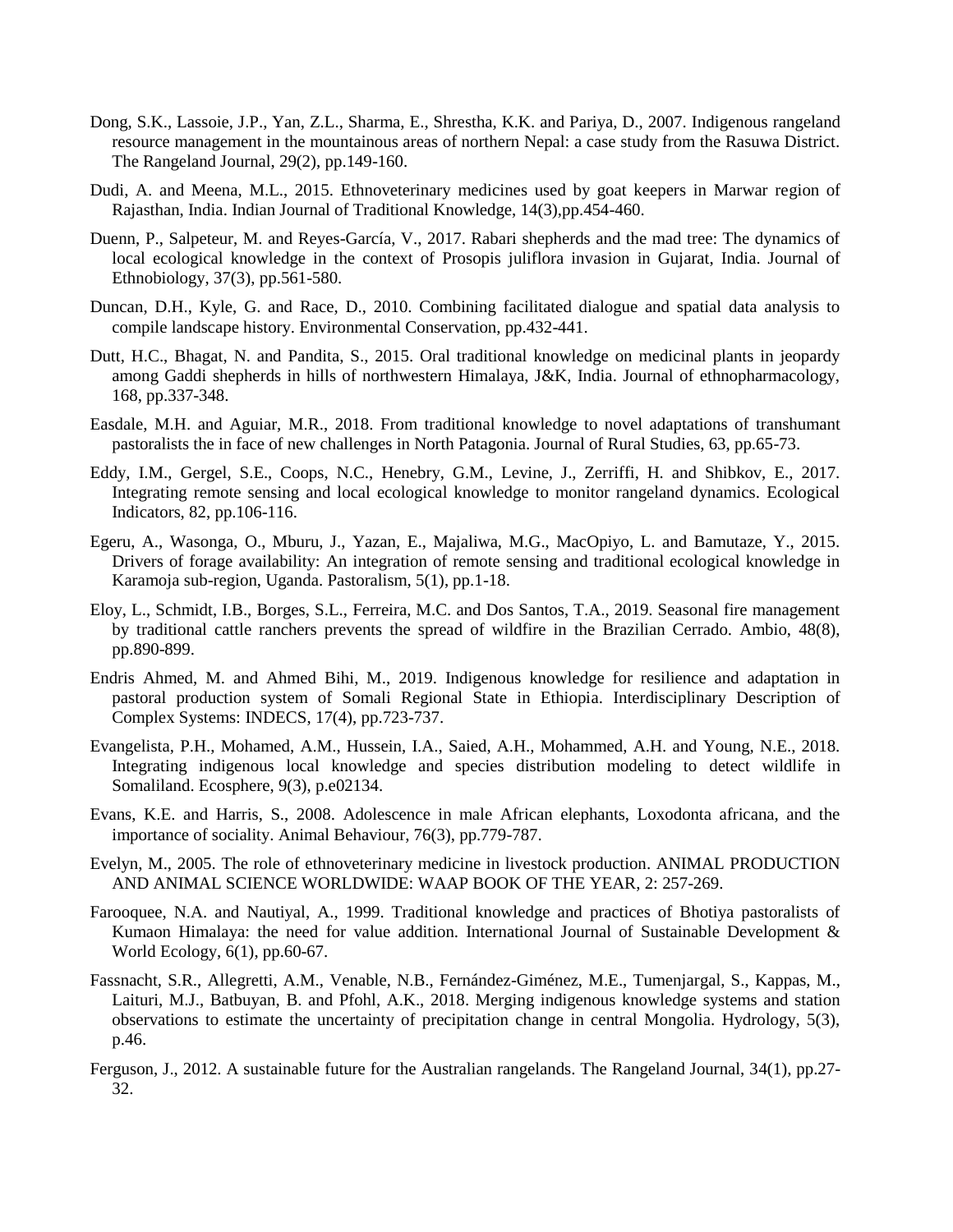- Fernández-Giménez, M.E. and Estaque, F.F., 2012. Pyrenean pastoralists' ecological knowledge: documentation and application to natural resource management and adaptation. Human Ecology, 40(2), pp.287-300.
- Fernandez-Gimenez, M.E., 2000. THE ROLE OF MONGOLIAN NOMADIC PASTORALISTS'ECOLOGICAL KNOWLEDGE IN RANGELAND MANAGEMENT. Ecological applications, 10(5), pp.1318-1326.
- Fernández-Giménez, M.E., 2015. "A shepherd has to invent" Poetic analysis of social-ecological change in the cultural landscape of the central Spanish Pyrenees. Ecology and Society, 20(4).
- Ferrier, J., Saciragic, L., Trakić, S., Chen, E.C., Gendron, R.L., Cuerrier, A., Balick, M.J., Redžić, S., Alikadić, E. and Arnason, J.T., 2015. An ethnobotany of the Lukomir highlanders of Bosnia & Herzegovina. Journal of ethnobiology and ethnomedicine, 11(1), pp.1-17.
- Feyera, T., Mekonnen, E., Wakayo, B.U. and Assefa, S., 2017. Botanical ethnoveterinary therapies used by agro-pastoralists of Fafan zone, Eastern Ethiopia. BMC veterinary research, 13(1), pp.1-11.
- Forbes, B.C. and Stammler, F., 2009. Arctic climate change discourse: the contrasting politics of research agendas in the West and Russia. Polar Research, 28(1), pp.28-42.
- Forrest, I., 2011. The archive of the official of Stow and the 'machinery'of church government in the late thirteenth century. Historical Research, 84(223), pp.1-13.
- Frascaroli, F., Bhagwat, S. and Diemer, M., 2014. Healing animals, feeding souls: Ethnobotanical values at sacred sites in Central Italy. Economic Botany, 68(4), pp.438-451.
- French, K.E., 2017. Species composition determines forage quality and medicinal value of high diversity grasslands in lowland England. Agriculture, Ecosystems & Environment, 241, pp.193-204.
- French, K.E., 2018. Plant-based solutions to global livestock anthelmintic resistance. Ethnobiology Letters, 9(2), pp.110-123.
- Fu, Y., Grumbine, R.E., Wilkes, A., Wang, Y., Xu, J.C. and Yang, Y.P., 2012. Climate change adaptation among Tibetan pastoralists: challenges in enhancing local adaptation through policy support. Environmental management, 50(4), pp.607-621.
- Furberg, M., Hondula, D.M., Saha, M.V. and Nilsson, M., 2018. In the light of change: a mixed methods investigation of climate perceptions and the instrumental record in northern Sweden. Population and environment, 40(1), pp.47-71.
- Gabalebatse, M., Ngwenya, B.N., Teketay, D. and Kolawole, O.D., 2013. Ethno-veterinary practices amongst livestock farmers in Ngamiland District, Botswana. African Journal of Traditional, Complementary and Alternative Medicines, 10(3), pp.490-502.
- Gachathi, F.N. and Eriksen, S., 2011. Gums and resins: The potential for supporting sustainable adaptation in Kenya's drylands. Climate and Development, 3(1), pp.59-70.
- Gaerrang, K., 2017. Tibetan Buddhism, Wetland Transformation, and Environmentalism in Tibetan Pastoral Areas of Western China. Conservation and Society, 15(1), pp.14-23.
- Gaoue, O.G. and Ticktin, T., 2009. Fulani knowledge of the ecological impacts of Khaya senegalensis (Meliaceae) foliage harvest in Benin and its implications for sustainable harvest. Economic Botany, 63(3), pp.256-270.
- Gebresenbet, F. and Kefale, A., 2012. Traditional coping mechanisms for climate change of pastoralists in South Omo, Ethiopia. Indian Journal of Traditional Knowledge, 11(4), pp. 573-579.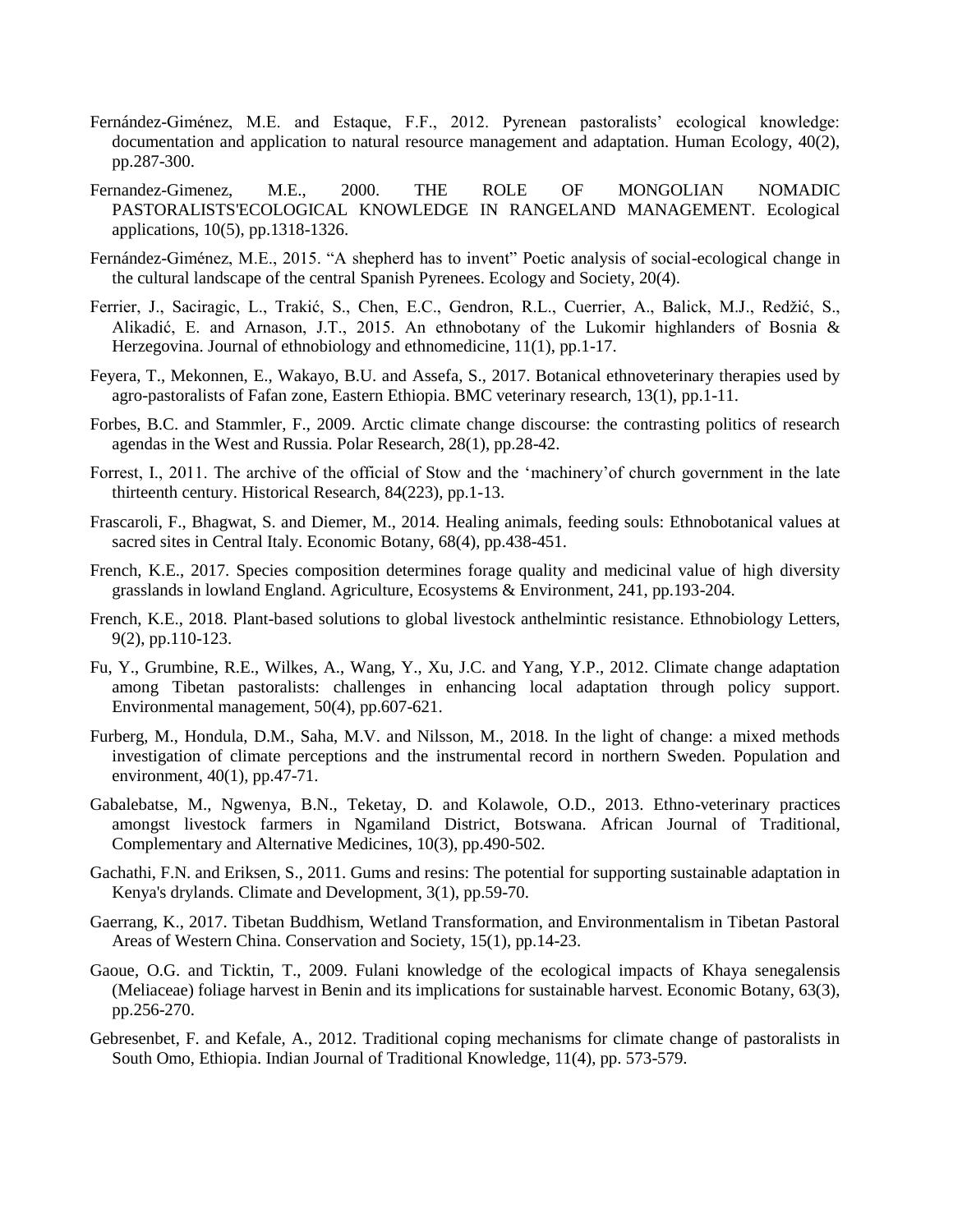- Gemedo-Dalle, Isselstein, J. and Maass, B.L., 2006. Indigenous ecological knowledge of Borana pastoralists in southern Ethiopia and current challenges. The International Journal of Sustainable Development and World Ecology, 13(2), pp.113-130.
- Gemedo-Dalle, T., Maass, B.L. and Isselstein, J., 2005. Plant biodiversity and ethnobotany of Borana pastoralists in southern Oromia, Ethiopia. Economic botany, 59(1), pp.43-65.
- Genin, D., Crochot, C., MSou, S., Araba, A. and Alifriqui, M., 2016. Meadow up a tree: Feeding flocks with a native ash tree in the Moroccan mountains. Pastoralism, 6(1), pp.1-12.
- Genin, D., M'Sou, S., Ferradous, A. and Alifriqui, M., 2018. Another vision of sound tree and forest management: Insights from traditional ash shaping in the Moroccan Berber mountains. Forest ecology and management, 429, pp.180-188.
- Gentle, P. and Thwaites, R., 2016. Transhumant pastoralism in the context of socioeconomic and climate change in the mountains of Nepal. Mountain Research and Development, 36(2), pp.173-182.
- Geraci, A., Amato, F., Di Noto, G., Bazan, G. and Schicchi, R., 2018. The wild taxa utilized as vegetables in Sicily (Italy): a traditional component of the Mediterranean diet. Journal of ethnobiology and ethnomedicine, 14(1), pp.1-27.
- Ghorbani, M., Azarnivand, H., Mehrabi, A.A., Jafari, M., Nayebi, H. and Seeland, K., 2013. The role of indigenous ecological knowledge in managing rangelands sustainably in northern Iran. Ecology and Society, 18(2).
- Ghorbani, M., Mehrabi, A.A., Azarnivand, H., Bastani, S., Jafari, M. and Seeland, K., 2015. Communal institutions for the management of rangeland resources and dairy production in Taleghan Valley, Northern Iran. The Rangeland Journal, 37(2), pp.169-179.
- Ghufran, M.A., Batool, A., Ali, M., Iqbal, Z., Fakhar-i-Abbas, Ashraf, M. and Qureshi, R.A., 2010. Geographical barriers and their influence on indiginous knowledge of local flora. Pakistan Journal of Botany, 42, pp.309-317.
- Giday, M. and Teklehaymanot, T., 2013. Ethnobotanical study of plants used in management of livestock health problems by Afar people of Ada'ar District, Afar Regional State, Ethiopia. Journal of Ethnobiology and Ethnomedicine, 9(1), pp.1-10.
- Gilchrist, H.G. and Robertson, G.J., 2000. Observations of marine birds and mammals wintering at polynyas and ice edges in the Belcher Islands, Nunavut, Canada. Arctic, pp.61-68.
- Gill, N., 2003. Environmental (re) education and local environmental knowledge: statutory ground-based monitoring and pastoral culture in central Australia. The Rangeland Journal, 25(1), pp.85-104.
- Gil-Romera, G., Lamb, H.F., Turton, D., Sevilla-Callejo, M. and Umer, M., 2010. Long-term resilience, bush encroachment patterns and local knowledge in a Northeast African savanna. Global Environmental Change, 20(4), pp.612-626.
- Gil-Romera, G., Turton, D. and Sevilla-Callejo, M., 2011. Landscape change in the lower Omo valley, southwestern Ethiopia: burning patterns and woody encroachment in the savanna. Journal of Eastern African Studies, 5(1), pp.108-128.
- Gobindram, N.E., Boughalmi, A., Moulin, C.H., Meuret, M., Bastianelli, D., Araba, A. and Jouven, M., 2018. Feeding flocks on rangelands: insights into the local ecological knowledge of shepherds in Boulemane province (Morocco). The Rangeland Journal, 40(3), pp.207-218.
- Goldman, M., 2007. Tracking wildebeest, locating knowledge: Maasai and conservation biology understandings of wildebeest behavior in Northern Tanzania. Environment and Planning D: Society and space, 25(2), pp.307-331.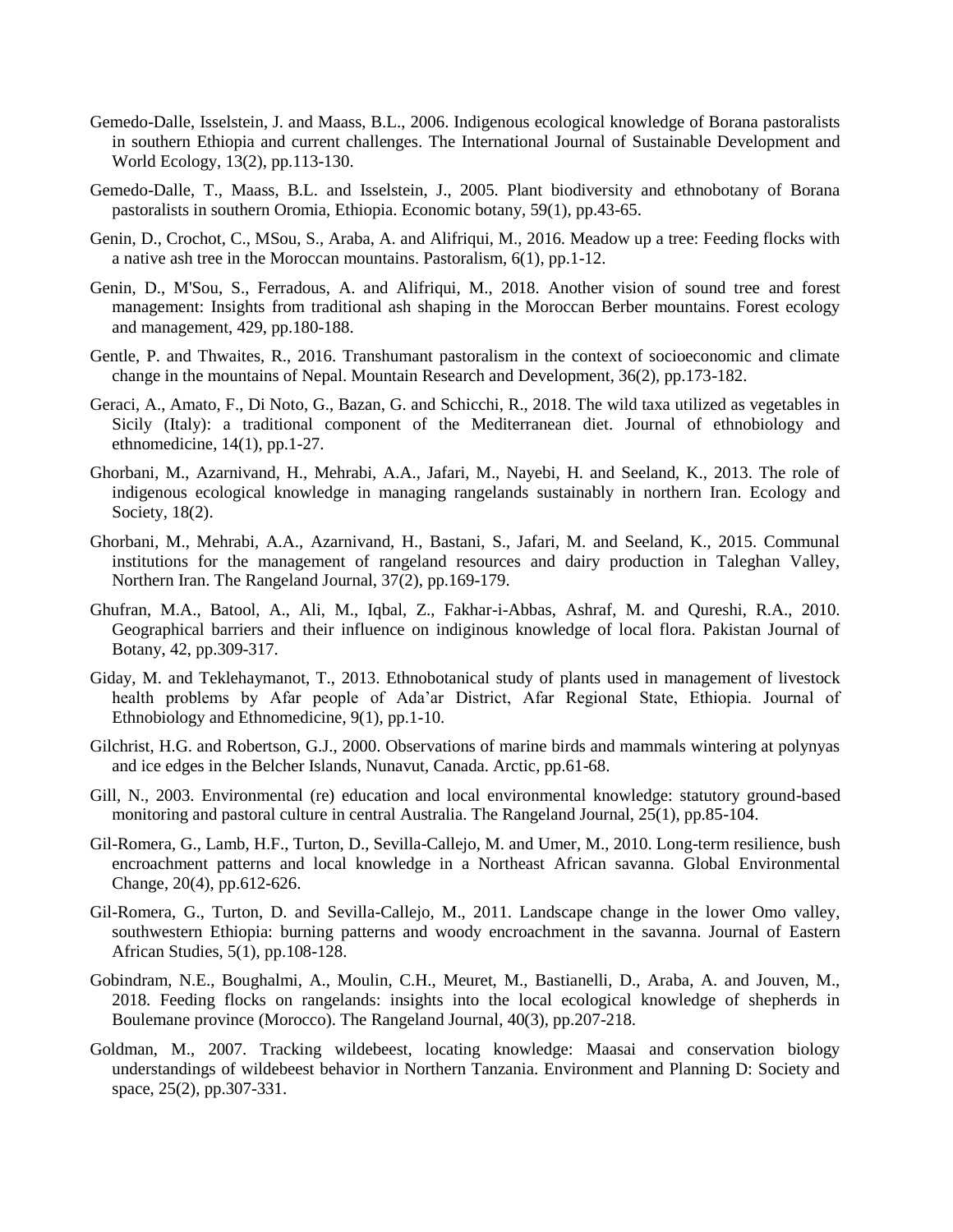- Guarrera, P.M., Savo, V. and Caneva, G., 2015. Traditional uses of plants in the Tolfa–Cerite–Manziate area (Central Italy). Ethnobiology Letters, 6(1), pp.119-161.
- Gutierrez-Peña, R., Mena, Y., Ruiz, F.A. and Delgado-Pertíñez, M., 2016. Strengths and weaknesses of traditional feeding management of dairy goat farms in mountain areas. Agroecology and Sustainable Food Systems, 40(7), pp.736-756.
- Hall, M., 2016. Terra Nullius: Colonial Violence in Prynne's Acrylic Tips. Journal of British and Irish Innovative Poetry, 8(1).
- Hansen, K.K., Moldenæs, T. and Mathiesen, S.D., 2019. The knowledge that went up in smoke: Reindeer herders' traditional knowledge of smoked reindeer meat in literature. Polar Record, 55(6), pp.460-475.
- Hayashi, K., Abdoulaye, T., Matsunaga, R. and Tobita, S., 2009. Appraisal of local farmers' practices on land management for a guideline of agricultural development in the Sahel zone of Niger, West Africa. Japan Agricultural Research Quarterly: JARQ, 43(1), pp.63-69.
- Hazzah, L., Dolrenry, S., Naughton, L., Edwards, C.T., Mwebi, O., Kearney, F. and Frank, L., 2014. Efficacy of two lion conservation programs in Maasailand, Kenya. Conservation Biology, 28(3), pp.851- 860.
- Hernández-Morcillo, M., Hoberg, J., Oteros-Rozas, E., Plieninger, T., Gómez-Baggethun, E. and Reyes-García, V., 2014. Traditional ecological knowledge in Europe: status quo and insights for the environmental policy agenda. Environment: Science and Policy for Sustainable Development, 56(1), pp.3-17.
- Hewitt, K., 2014. Glaciers in human life. In Glaciers of the Karakoram Himalaya (pp. 327-351). Springer, Dordrecht.
- Hobbs, J.J., Krzywinski, K., Andersen, G.L., Talib, M., Pierce, R.H. and Saadallah, A.E., 2014. Acacia trees on the cultural landscapes of the Red Sea Hills. Biodiversity and conservation, 23(12), pp.2923-2943.
- Homann, S., Rischkowsky, B. and Steinbach, J., 2008. The effect of development interventions on the use of indigenous range management strategies in the Borana Lowlands in Ethiopia. Land Degradation & Development, 19(4), pp.368-387.
- Homann, S., Rischkowsky, B., Steinbach, J., Kirk, M. and Mathias, E., 2008. Towards endogenous livestock development: Borana pastoralists' responses to environmental and institutional changes. Human Ecology, 36(4), p.503.
- Hopping, K.A., Yangzong, C. and Klein, J.A., 2016. Local knowledge production, transmission, and the importance of village leaders in a network of Tibetan pastoralists coping with environmental change. Ecology and Society, 21(1).
- Hosseininia, G.H., Azadi, H., Zarafshani, K., Samari, D. and Witlox, F., 2013. Sustainable rangeland management: Pastoralists' attitudes toward integrated programs in Iran. Journal of Arid Environments, 92, pp.26-33.
- Houessou, S.O., Dossa, L.H., Diogo, R.V.C., Ahozonlin, M.C., Dahouda, M. and Schlecht, E., 2019. Confronting pastoralists' knowledge of cattle breeds raised in the extensive production systems of Benin with multivariate analyses of morphological traits. PloS one, 14(9), p.e0222756.
- Hounet, B., Brisebarre, A.M. and Guinand, S., 2016. The cultural heritage of pastoralism-local knowledge, state identity and the global perspective: the example of local breeds in Morocco. Revue scientifique et technique (International Office of Epizootics), 35(2), pp.357-370.
- Huang, X.H., Zhou, Y.Z., Fang, J.P. and Hou, L., 2019. Climate change has more adverse impacts on the higher mountain communities than the lower ones: people's perception from the northern Himalayas. Journal of Mountain Science, 16(11), pp.2625-2639.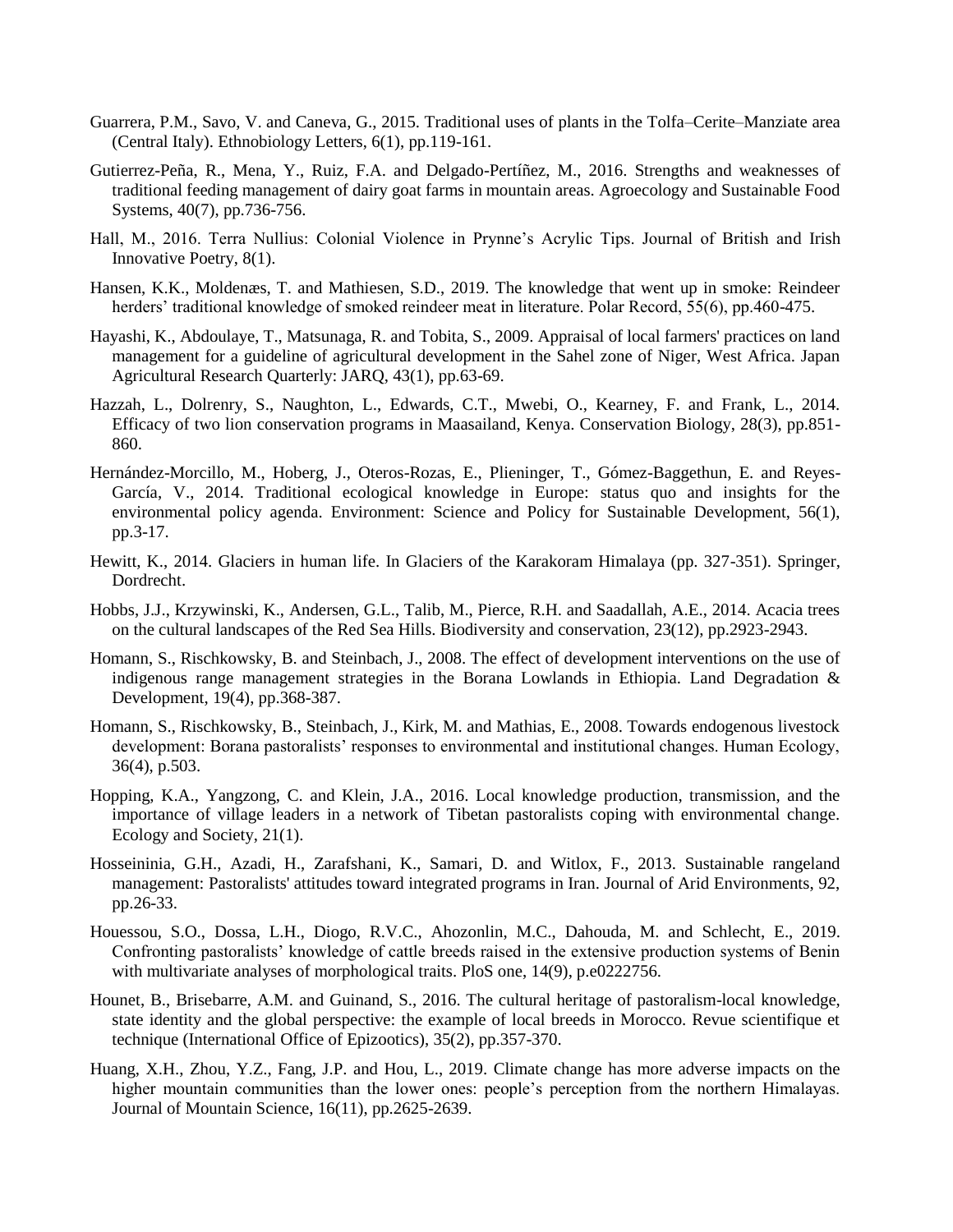- Hunde, D., 2012. Use s and management of Ximenia americana, Olacaceae in semi-arid East Shewa, Ethiopia. PAKISTAN JOURNAL OF BOTANY, 44: 1177-1184.
- Hutchins, K.G., 2019. Like a Lullaby: Song as Herding Tool in Rural Mongolia. Journal of Ethnobiology, 39(3), pp.445-459.
- Iegorova, L.V., Gibbs, J.P., Mountrakis, G., Bastille-Rousseau, G., Paltsyn, M.Y., Ayatkhan, A., Baylagasov, L.V., Robertus, Y.V. and Chelyshev, A.V., 2019. Rangeland vegetation dynamics in the Altai Mountain region of Mongolia, Russia, Kazakhstan and China: Effects of climate, topography, and socio-political context for livestock herding practices. Environmental Research Letters, 14(10), p.104017.
- Iniesta-Arandia, I., Del Amo, D.G., García-Nieto, A.P., Pineiro, C., Montes, C. and Martín-López, B., 2015. Factors influencing local ecological knowledge maintenance in Mediterranean watersheds: Insights for environmental policies. Ambio, 44(4), pp.285-296.
- Irons, D.B., 1998. Foraging area fidelity of individual seabirds in relation to tidal cycles and flock feeding. Ecology, 79(2), pp.647-655.
- Iticha, B. and Husen, A., 2019. Adaptation to climate change using indigenous weather forecasting systems in Borana pastoralists of southern Ethiopia. Climate and Development, 11(7), pp.564-573.
- Jamsranjav, C., Fernández-Giménez, M.E., Reid, R.S. and Adya, B., 2019. Opportunities to integrate herders' indicators into formal rangeland monitoring: an example from Mongolia. Ecological Applications, 29(5), p.e01899.
- Jandreau, C. and Berkes, F., 2016. Continuity and change within the social-ecological and political landscape of the Maasai Mara, Kenya. Pastoralism, 6(1), pp.1-15.
- Johansson, M.U., Fetene, M., Malmer, A. and Granström, A., 2012. Tending for cattle: traditional fire management in Ethiopian montane heathlands. Ecology and Society, 17(3).
- Joshi, S., Jasra, W.A., Ismail, M., Shrestha, R.M., Yi, S.L. and Wu, N., 2013. Herders' perceptions of and responses to climate change in northern Pakistan. Environmental management, 52(3), pp.639-648.
- Kabzung, G., 2017. Contested understandings of yaks on the eastern Tibetan Plateau: market logic, Tibetan Buddhism and indigenous knowledge. Area, 49(4).
- Kagunyu, A., Wandibba, S. and Wanjohi, J.G., 2016. The use of indigenous climate forecasting methods by the pastoralists of Northern Kenya. Pastoralism, 6(1), pp.1-6.
- Kakinuma, K., Okayasu, T., Jamsran, U., Okuro, T. and Takeuchi, K., 2014. Herding strategies during a drought vary at multiple scales in Mongolian rangeland. Journal of arid environments, 109, pp.88-91.
- Kakinuma, K., Sasaki, T., Jamsran, U., Okuro, T. and Takeuchi, K., 2014. Relationship between pastoralists' evaluation of rangeland state and vegetation threshold changes in Mongolian rangelands. Environmental management, 54(4), pp.888-896.
- Kassahun, A., Snyman, H.A. and Smit, G.N., 2008. Livestock grazing behaviour along a degradation gradient in the Somali region of eastern Ethiopia. African Journal of Range and forage science, 25(1), pp.1-9.
- Kassam, K.A., 2009. Viewing change through the prism of indigenous human ecology: findings from the Afghan and Tajik Pamirs. Human Ecology, 37(6), pp.677-690.
- Katjiua, M. and Ward, D., 2007. Pastoralists' perceptions and realities of vegetation change and browse consumption in the northern Kalahari, Namibia. Journal of Arid Environments, 69(4), pp.716-730.
- Kaushik, G. and Sharma, K.C., 2015. Climate change and rural livelihoods-adaptation and vulnerability in Rajasthan. Global NEST Journal, 17(1), pp.41-49.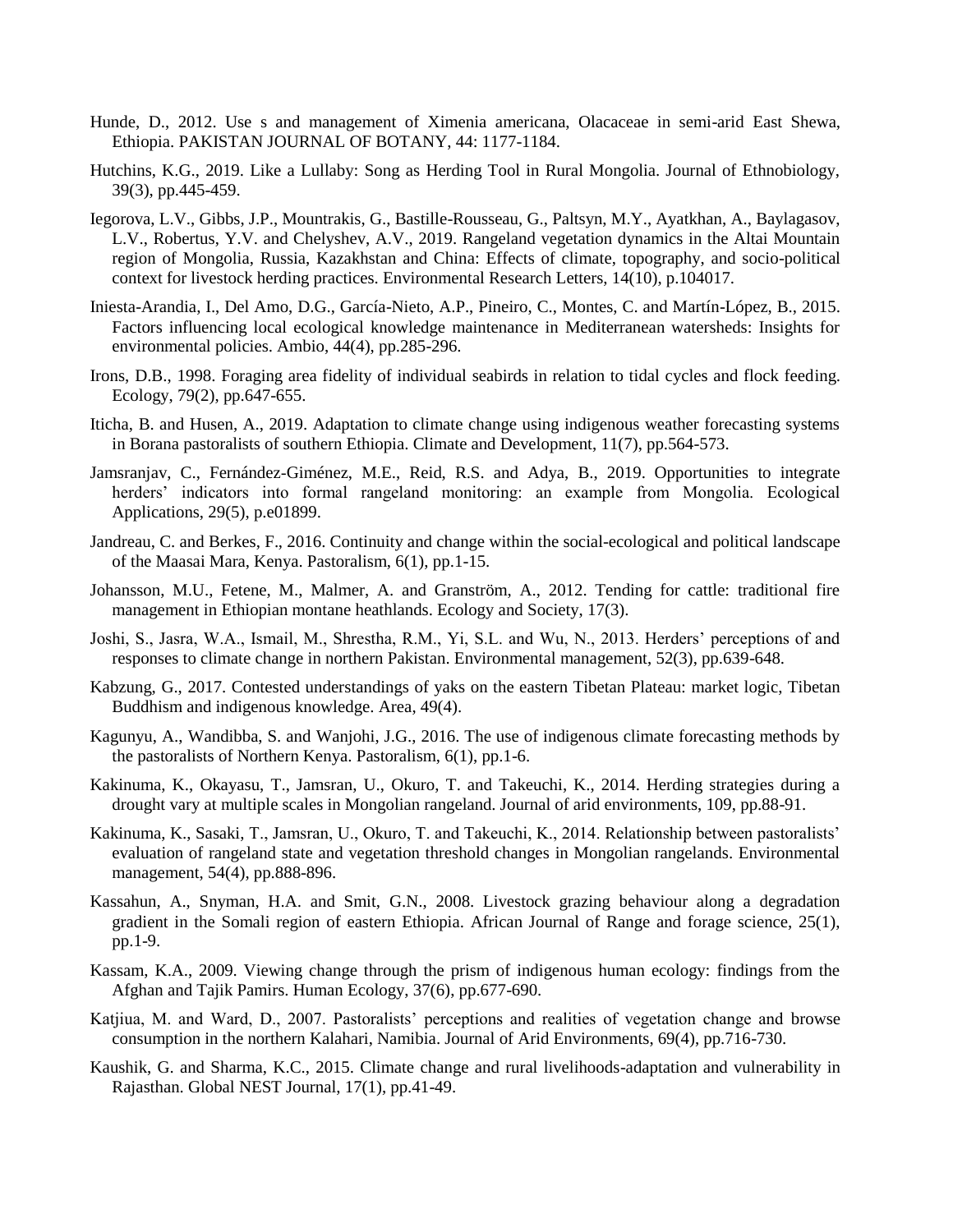- Kebede, E., Mengistu, M. and Serda, B., 2018. Ethnobotanical knowledge of pastoral community for treating livestock diseases in Somali regional state, eastern Ethiopia. Tropical animal health and production, 50(6), pp.1379-1386.
- Kenny, T.A., Fillion, M., Simpkin, S., Wesche, S.D. and Chan, H.M., 2018. Caribou (Rangifer tarandus) and Inuit nutrition security in Canada. EcoHealth, 15(3), pp.590-607.
- Kerario, I.I., Simuunza, M., Laisser, E.L. and Chenyambuga, S., 2018. Exploring knowledge and management practices on ticks and tick-borne diseases among agro-pastoral communities in Southern Highlands, Tanzania. Veterinary world, 11(1), p.48.
- Kerber, J., 2015. Caribou, Petroleum, and the Limits of Locality in the Canada–US Borderlands. American Review of Canadian Studies, 45(3), pp.332-345.
- Kgosikoma, O., Mojeremane, W. and Harvie, B.A., 2012. Pastoralists' perception and ecological knowledge on savanna ecosystem dynamics in semi-arid Botswana. Ecology and Society, 17(4).
- Khan, M.A., Khan, M.A., Mujtaba, G. and Hussain, M., 2012. Ethnobotanical study about medicinal plants of Poonch valley Azad Kashmir. J animal plant Sci, 22, pp.493-500.
- Kibet, S., Nyangito, M., MacOpiyo, L. and Kenfack, D., 2016. Tracing innovation pathways in the management of natural and social capital on Laikipia Maasai Group Ranches, Kenya. Pastoralism, 6(1), pp.1-13.
- Kikvidze, Z. and Tevzadze, G., 2015. Loss of traditional knowledge aggravates wolf–human conflict in Georgia (Caucasus) in the wake of socio-economic change. Ambio, 44(5), pp.452-457.
- Kimiti, K.S., Wasonga, O.V., Western, D. and Mbau, J.S., 2016. Community perceptions on spatio-temporal land use changes in the Amboseli ecosystem, southern Kenya. Pastoralism, 6(1), pp.1-10.
- King, E.G. and Franz, T.E., 2016. Combining ecohydrologic and transition probability-based modeling to simulate vegetation dynamics in a semi-arid rangeland. Ecological Modelling, 329, pp.41-63.
- Kiptot, E., 2007. Eliciting indigenous knowledge on tree fodder among Maasai pastoralists via a multimethod sequencing approach. Agriculture and Human Values, 24(2), pp.231-243.
- Kitchell, E., 2016. Information sharing and climate risk management among Senegalese agropastoralists. Climate and Development, 8(2), pp.158-168.
- Klein, D.R., Moorehead, L., Kruse, J. and Braund, S.R., 1999. Contrasts in use and perceptions of biological data for caribou management. Wildlife Society Bulletin, pp.488-498.
- Klein, J.A., Hopping, K.A., Yeh, E.T., Nyima, Y., Boone, R.B. and Galvin, K.A., 2014. Unexpected climate impacts on the Tibetan Plateau: local and scientific knowledge in findings of delayed summer. Global Environmental Change, 28, pp.141-152.
- Klubnikin, K., Annett, C., Cherkasova, M., Shishin, M. and Fotieva, I., 2000. The sacred and the scientific: traditional ecological knowledge in Siberian river conservation. Ecological Applications, 10(5), pp.1296- 1306.
- Kong, T.M., Austin, D.E., Kellner, K. and Orr, B.J., 2014. The interplay of knowledge, attitude and practice of livestock farmers' land management against desertification in the South African Kalahari. Journal of arid Environments, 105, pp.12-21.
- Krupnik, I., Pratt, K.L. and Mager, K.H., 2012. "I'd Be Foolish to Tell You They Were Caribou": Local Knowledge of Historical Interactions between Reindeer and Caribou in Barrow, Alaska. Arctic anthropology, 49(2), pp.162-181.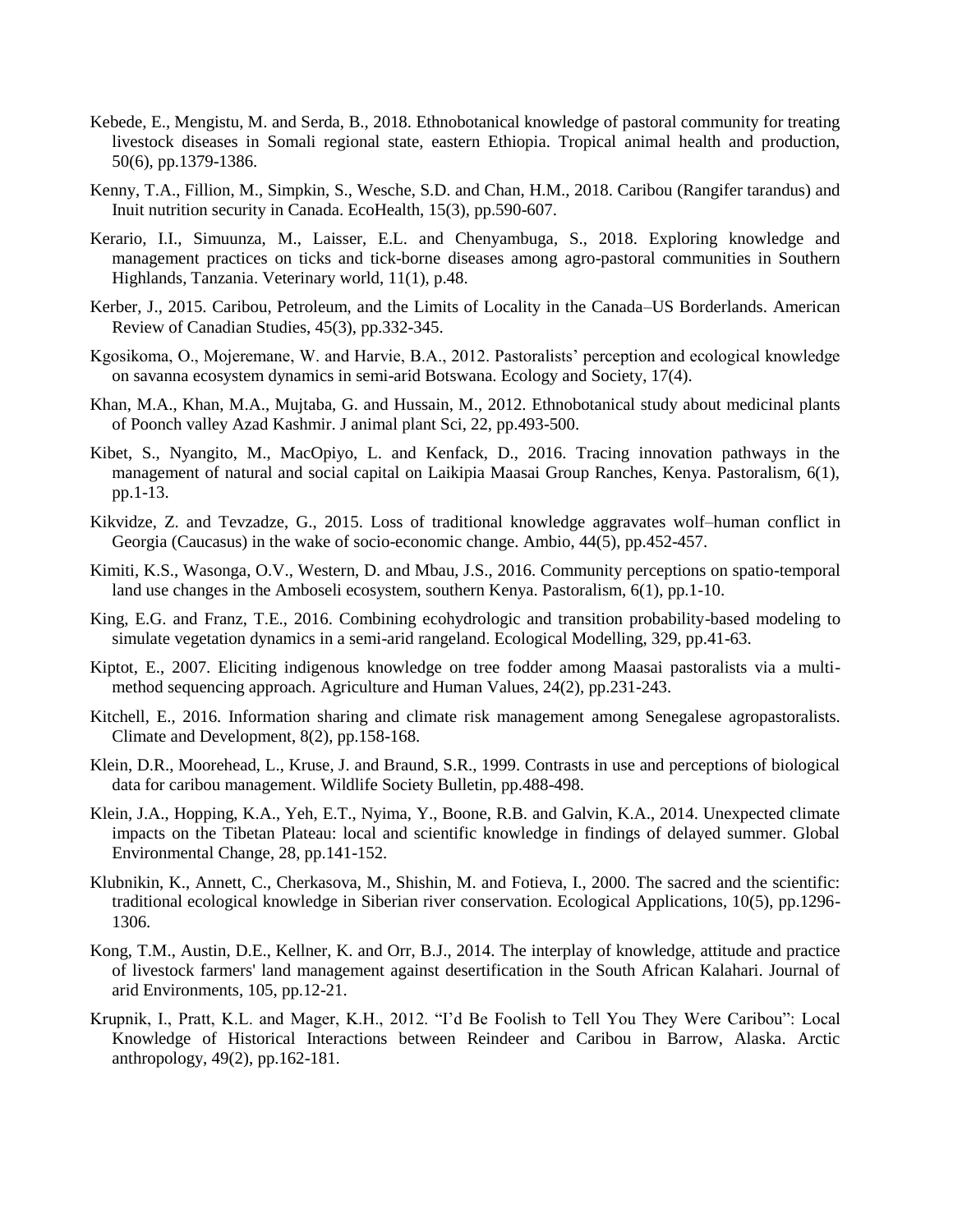- Kruse, J.A., White, R.G., Epstein, H.E., Archie, B., Berman, M., Braund, S.R., Chapin, F.S., Charlie, J., Daniel, C.J., Eamer, J. and Flanders, N., 2004. Modeling sustainability of arctic communities: an interdisciplinary collaboration of researchers and local knowledge holders. Ecosystems, 7(8), pp.815-828.
- Kugonza, D.R., Kiwuwa, G.H., Mpairwe, D., Jianlin, H., Nabasirye, M., Okeyo, A.M. and Hanotte, O., 2012. Accuracy of pastoralists' memory‐based kinship assignment of Ankole cattle: a microsatellite DNA analysis. Journal of Animal Breeding and Genetics, 129(1), pp.30-40.
- Kugonza, D.R., Nabasirye, M., Hanotte, O., Mpairwe, D. and Okeyo, A.M., 2012. Pastoralists' indigenous selection criteria and other breeding practices of the long-horned Ankole cattle in Uganda. Tropical animal health and production, 44(3), pp.557-565.
- Kumpula, T., Forbes, B.C. and Stammler, F., 2010. Remote sensing and local knowledge of hydrocarbon exploitation: the case of Bovanenkovo, Yamal Peninsula, West Siberia, Russia. Arctic, pp.165-178.
- Kuriyan, R., 2002. Linking local perceptions of elephants and conservation: Samburu pastoralists in northern Kenya. Society &Natural Resources, 15(10), pp.949-957.
- Ladio, A.H. and Lozada, M., 2009. Human ecology, ethnobotany and traditional practices in rural populations inhabiting the Monte region: resilience and ecological knowledge. Journal of Arid Environments, 73(2), pp.222-227.
- Laverty, T.M., Teel, T.L., Thomas, R.E., Gawusab, A.A. and Berger, J., 2019. Using pastoral ideology to understand human–wildlife coexistence in arid agricultural landscapes. Conservation Science and Practice, 1(5), p.e35.
- Liao, C., Ruelle, M.L. and Kassam, K.A.S., 2016. Indigenous ecological knowledge as the basis for adaptive environmental management: Evidence from pastoralist communities in the Horn of Africa. Journal of Environmental Management, 182, pp.70-79.
- Lima, M., Christie, D.A., Santoro, M.C. and Latorre, C., 2016. Coupled socio-environmental changes triggered indigenous aymara depopulation of the semiarid Andes of Tarapacá-Chile during the late 19th-20th centuries. PLoS One, 11(8), p.e0160580.
- Linstädter, A., Bora, Z., Tolera, A. and Angassa, A., 2016. Are trees of intermediate density more facilitative? Canopy effects of four East African legume trees. Applied Vegetation Science, 19(2), pp.291-303.
- Linstädter, A., Kemmerling, B., Baumann, G. and Kirscht, H., 2013. The importance of being reliable–local ecological knowledge and management of forage plants in a dryland pastoral system (Morocco). Journal of Arid Environments, 95, pp.30-40.
- Liu, G., 2013. Wild plant folk nomenclature of the Mongol herdsmen in the Arhorchin national nature reserve, Inner Mongolia, PR China. Journal of ethnobiology and ethnomedicine, 9(1), pp.1-11.
- Ljubicic, G., Okpakok, S., Robertson, S. and Mearns, R., 2018. Inuit approaches to naming and distinguishing caribou: Considering language, place, and homeland toward improved co-management. Arctic, 71(3), pp.309-333.
- Ljubicic, G., Okpakok, S., Robertson, S. and Mearns, R., 2018. Uqsuqtuurmiut inuita tuktumi qaujimaningit (Inuit knowledge of caribou from Gjoa Haven, Nunavut): Collaborative research contributions to comanagement efforts. The Polar Record, 54(3), pp.213-233.
- Loseto, L.L., Brewster, J.D., Ostertag, S.K., Snow, K., MacPhee, S.A., McNicholl, D.G., Choy, E.S., Giraldo, C. and Hornby, C.A., 2018. Diet and feeding observations from an unusual beluga harvest in 2014 near Ulukhaktok, Northwest Territories, Canada. Arctic Science, 4(3), pp.421-431.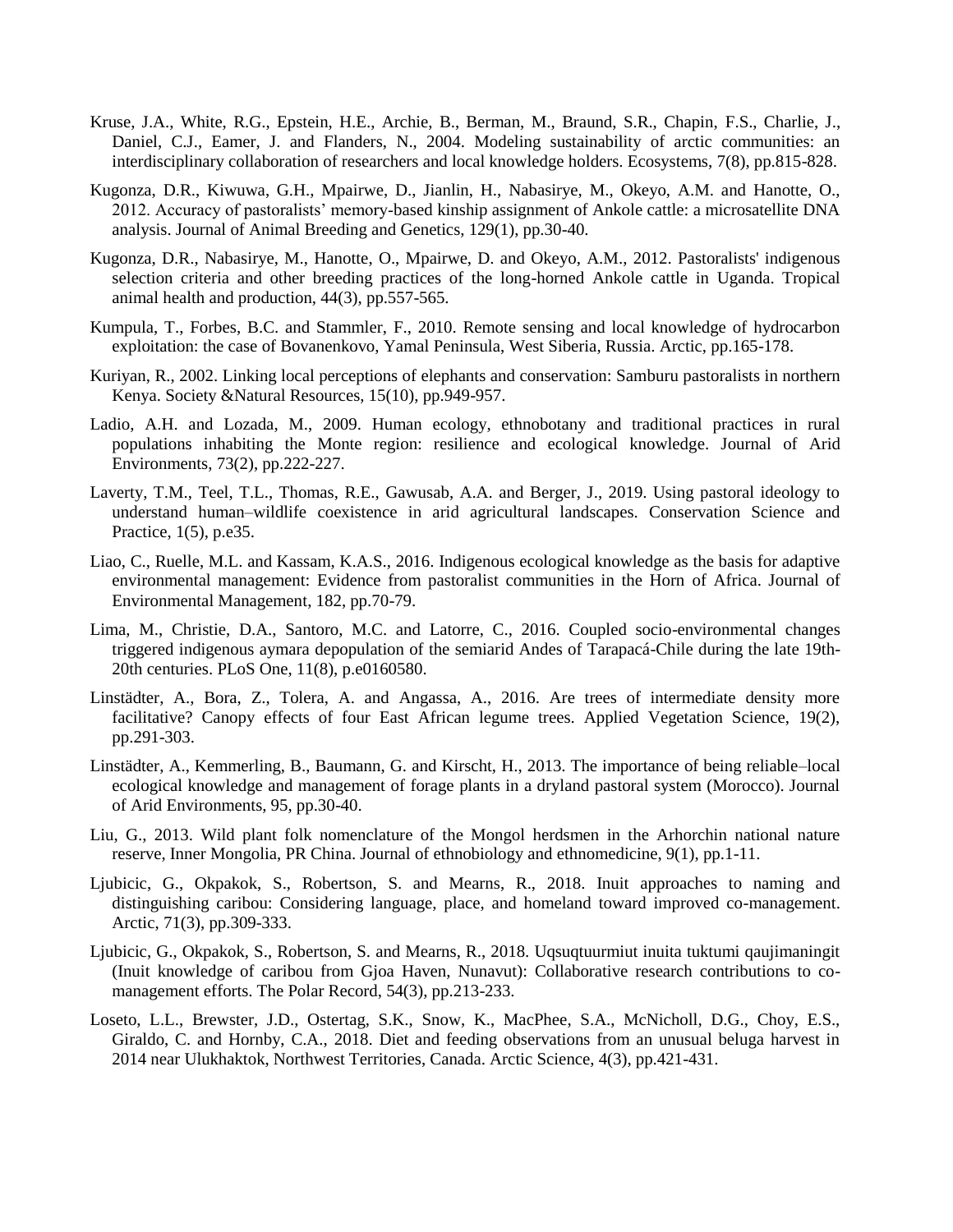- Low, B., Sundaresan, S.R., Fischhoff, I.R. and Rubenstein, D.I., 2009. Partnering with local communities to identify conservation priorities for endangered Grevy's zebra. Biological Conservation, 142(7), pp.1548- 1555.
- Luizza, M.W., Wakie, T., Evangelista, P.H. and Jarnevich, C.S., 2016. Integrating local pastoral knowledge, participatory mapping, and species distribution modeling for risk assessment of invasive rubber vine (Cryptostegia grandiflora) in Ethiopia's Afar region. Ecology and Society, 21(1).
- Lyver, P.O.B., Taputu, T.M., Kutia, S.T. and Tahi, B., 2008. Tūhoe Tuawhenua mātauranga of kererū (Hemiphaga novaseelandiae novaseelandiae) in Te Urewera. New Zealand Journal of Ecology, pp.7-17.
- Macharia, P.N., 2004. Community based interventions as a strategy to combat desertification in the arid and semi-arid rangelands of Kajiado District, Kenya. Environmental monitoring and assessment, 99(1), pp.141-147.
- Magige, F. and Røskaft, E., 2017. Medicinal and commercial uses of ostrich products in Tanzania. Journal of ethnobiology and ethnomedicine, 13(1), pp.1-7.
- Maiti, S., Chakravarty, P., Garai, S., Bandyopadhyay, S. and Chouhan, V.S., 2013. Ethno-veterinary practices for ephemeral fever of Yak: A participatory assessment by the Monpa tribe of Arunachal Pradesh. Indian Journal of Traditional Knowledge, 12(1), pp.36-39.
- Mangesho, P.E., Neselle, M.O., Karimuribo, E.D., Mlangwa, J.E., Queenan, K., Mboera, L.E., Rushton, J., Kock, R., Häsler, B., Kiwara, A. and Rweyemamu, M., 2017. Exploring local knowledge and perceptions on zoonoses among pastoralists in northern and eastern Tanzania. PLoS neglected tropical diseases, 11(2), p.e0005345.
- Mapinduzi, A.L., Oba, G., Weladji, R.B. and Colman, J.E., 2003. Use of indigenous ecological knowledge of the Maasai pastoralists for assessing rangeland biodiversity in Tanzania. African journal of Ecology, 41(4), pp.329-336.
- Marin, A., 2010. Riders under storms: contributions of nomadic herders' observations to analysing climate change in Mongolia. Global Environmental Change, 20(1), pp.162-176.
- Markkula, I., Turunen, M. and Kantola, S., 2019. Traditional and local knowledge in land use planning: insights into the use of the Akwé: Kon Guidelines in Eanodat, Finnish Sápmi. Ecology and Society,  $24(1)$ .
- Marshall, N.A., 2011. Assessing resource dependency on the rangelands as a measure of climate sensitivity. Society & Natural Resources, 24(10), pp.1105-1115.
- Materechera, S.A., 2010. Utilization and management practices of animal manure for replenishing soil fertility among smallscale crop farmers in semi-arid farming districts of the North West Province, South Africa. Nutrient cycling in agroecosystems, 87(3), pp.415-428.
- Maynard, N.G., Oskal, A., Turi, J.M., Mathiesen, S.D., Eira, I.M.G., Yurchak, B., Etylin, V. and Gebelein, J., 2010. Impacts of arctic climate and land use changes on reindeer pastoralism: indigenous knowledge and remote sensing. In Eurasian Arctic land cover and land use in a changing climate (pp. 177-205). Springer, Dordrecht.
- Meena, R.P., Meena, B.L., Nandal, U. and Meena, C.L., 2014. Indigenous measures developed by farmers to curb the menace of blue bull (Boselaphus tragocamelus) in district Rajsamand, Rajasthan, India. Indian Journal of Traditional Knowledge, 13(1),pp.208-215.
- Mekonnen, Z., Kassa, H., Woldeamanuel, T. and Asfaw, Z., 2018. Analysis of observed and perceived climate change and variability in Arsi Negele District, Ethiopia. Environment, Development and Sustainability, 20(3), pp.1191-1212.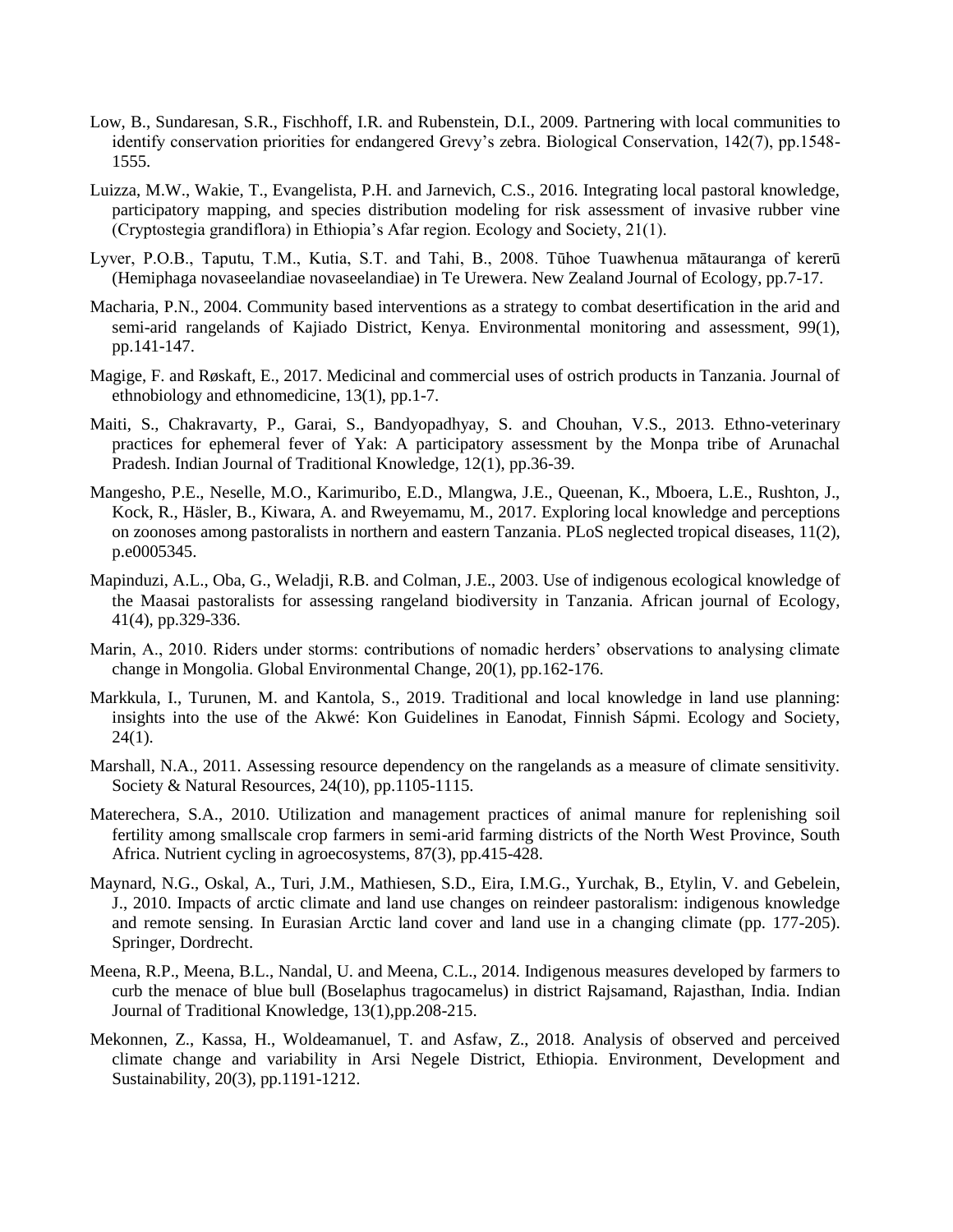- Mekuria, S., Zerihun, A., Gebre-Egziabher, B. and Tibbo, M., 2008. Participatory investigation of Contagious Caprine Pleuropneumonia (CCPP) in goats in the Hammer and Benna-Tsemay districts of southern Ethiopia. Tropical animal health and production, 40(8), pp.571-582.
- Metcalf, V. and Robards, M., 2008. Sustaining a healthy human–walrus relationship in a dynamic environment: challenges for comanagement. Ecological Applications, 18(sp2), pp.S148-S156.
- Miara, M.D., Bendif, H., Ouabed, A., Rebbas, K., Hammou, M.A., Amirat, M., Greene, A. and Teixidor-Toneu, I., 2019. Ethnoveterinary remedies used in the Algerian steppe: Exploring the relationship with traditional human herbal medicine. Journal of ethnopharmacology, 244, p.112164.
- Mogotsi, K., Moroka, A.B., Sitang, O. and Chibua, R., 2011. Seasonal precipitation forecasts: Agroecological knowledge among rural Kalahari communities. African Journal of Agricultural Research, 6(4), pp.916-922.
- Mogotsi, K., Nyangito, M.M. and Nyariki, D.M., 2013. The role of drought among agro-pastoral communities in a semi-arid environment: the case of Botswana. Journal of arid environments, 91, pp.38- 44.
- Molnár, Z., 2013. Traditional vegetation knowledge of the Hortobágy salt steppe (Hungary): a neglected source of information for vegetation science and conservation. Phytocoenologia, 43(3-4), pp.193-205.
- Molnár, Z., 2014. Perception and management of spatio-temporal pasture heterogeneity by Hungarian herders. Rangeland Ecology & Management, 67(2), pp.107-118.
- Molnár, Z., 2017. "I see the grass through the mouths of my animals"–Folk indicators of pasture plants used by traditional steppe herders. Journal of Ethnobiology, 37(3), pp.522-541.
- Morales-Reyes, Z., Martín-López, B., Moleón, M., Mateo-Tomás, P., Olea, P.P., Arrondo, E., Donázar, J.A. and Sánchez-Zapata, J.A., 2019. Shepherds' local knowledge and scientific data on the scavenging ecosystem service: Insights for conservation. Ambio, 48(1), pp.48-60.
- Morojele, P., 2017. Indigenous knowledge/s of survival: Implications for lifelong learning among the Basotho herding fraternity. Educational Research for Social Change, 6(1), pp.38-55.
- Morrison, B.J., Gold, M.A. and Lantagne, D.O., 1996. Incorporating indigenous knowledge of fodder trees into small-scale silvopastoral systems in Jamaica. Agroforestry systems, 34(1), pp.101-117.
- Mortimore, M., 2010. Adapting to drought in the Sahel: lessons for climate change. Wiley interdisciplinary reviews: climate change, 1(1), pp.134-143.
- Mortimore, M., 2016. Changing paradigms for people-centred development in the Sahel. In The End of Desertification? (pp. 65-98). Springer, Berlin, Heidelberg.
- Mtuy, T.B., Burton, M.J., Mwingira, U., Ngondi, J.M., Seeley, J. and Lees, S., 2019. Knowledge, perceptions and experiences of trachoma among Maasai in Tanzania: Implications for prevention and control. PLoS neglected tropical diseases, 13(6), p.e0007508.
- Muhammad, M.S., Abdullah, M., Khan, M.S., Javed, K. and Jabbar, M.A., 2015. FARMERS'PREFERENCES FOR GOAT BREEDS IN PUNJAB, PAKISTAN. The Journal of Animal & Plant Sciences, 25(2), pp.380-386.
- Müller, B., Linstädter, A., Frank, K., Bollig, M. and Wissel, C., 2007. Learning from local knowledge: modeling the pastoral‐nomadic range management of the Himba, Namibia. Ecological Applications, 17(7), pp.1857-1875.
- Mvungi, A., Mashauri, D. and Madulu, N.F., 2005. Management of water for irrigation agriculture in semiarid areas: Problems and prospects. Physics and Chemistry of the Earth, Parts A/B/C, 30(11-16), pp.809- 817.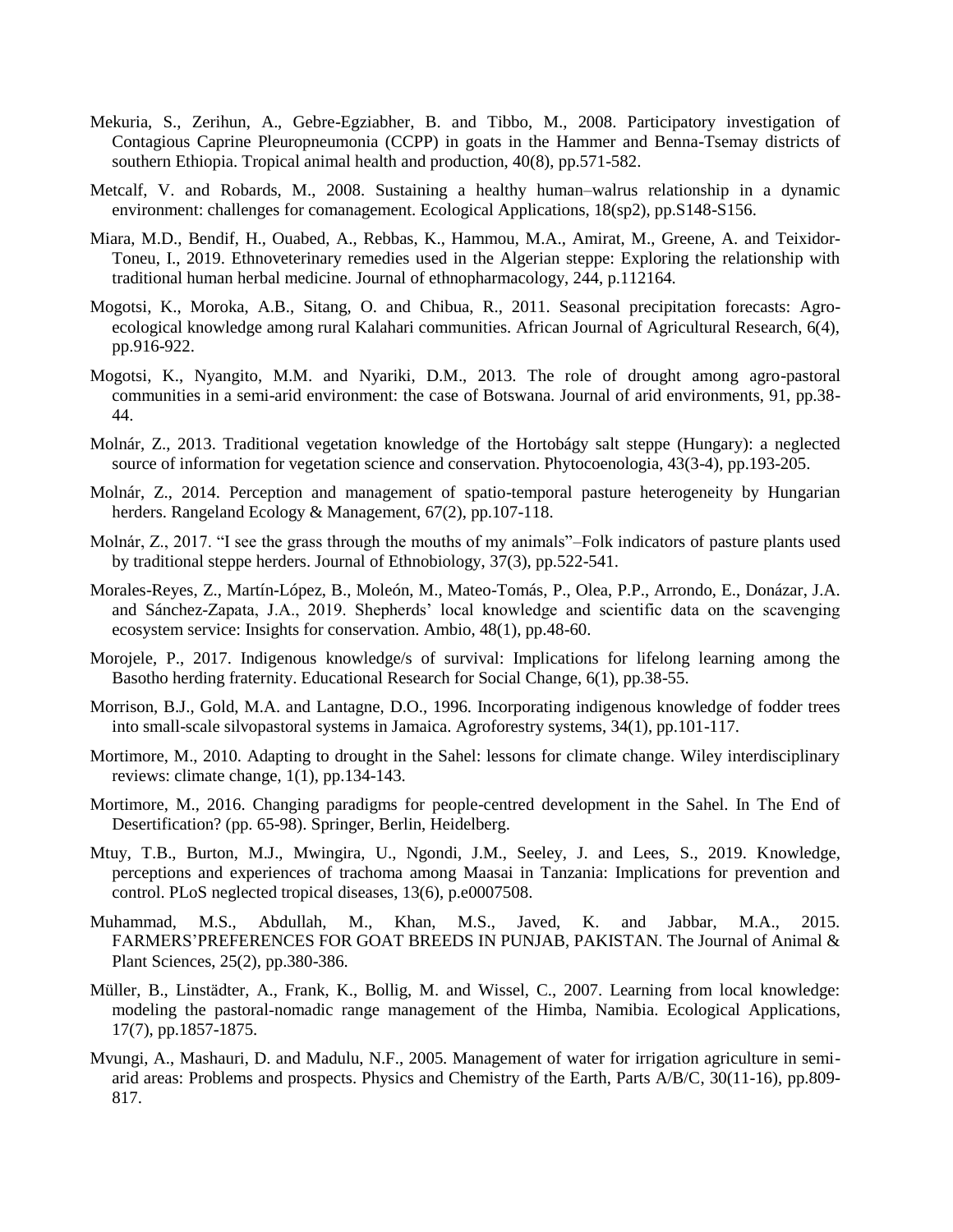- Mwaura, F. and Kaburu, H.M., 2009. Spatial variability in woody species richness along altitudinal gradient in a lowland-dryland site, Lokapel Turkana, Kenya. Biodiversity and conservation, 18(1), pp.19-32.
- Naah, J.B.S. and Braun, B., 2019. Local agro-pastoralists' perspectives on forage species diversity, habitat distributions, abundance trends and ecological drivers for sustainable livestock production in West Africa. Scientific reports, 9(1), pp.1-11.
- Naah, J.B.S. and Guuroh, R.T., 2017. Factors influencing local ecological knowledge of forage resources: ethnobotanical evidence from West Africa's savannas. Journal of environmental management, 188, pp.297-307.
- Naah, J.B.S., 2018. Investigating criteria for valuation of forage resources by local agro-pastoralists in West Africa: using quantitative ethnoecological approach. Journal of ethnobiology and ethnomedicine, 14(1), pp.1-16.
- Ng'asike, J.T. and Swadener, B.B., 2015. Turkana indigenous knowledge: Environmental sustainability and pastoralist lifestyle for economic survival. In Indigenous Innovation (pp. 107-127). Brill Sense.
- Ng'asike, J.T., 2019. Indigenous knowledge practices for sustainable lifelong education in pastoralist communities of Kenya. International review of education, 65(1), pp.19-46.
- Ng'asike, J.T., 2014. African early childhood development curriculum and pedagogy for Turkana nomadic pastoralist communities of Kenya. New directions for child and adolescent development, 2014(146), pp.43-60.
- Nkonya, E. and Anderson, W., 2015. Exploiting provisions of land economic productivity without degrading its natural capital. Journal of Arid Environments, 112, pp.33-43.
- Nkuba, M., Chanda, R., Mmopelwa, G., Kato, E., Mangheni, M.N. and Lesolle, D., 2019. The effect of climate information in pastoralists' adaptation to climate change. International Journal of Climate Change Strategies and Management.
- Notenbaert, A., Karanja, S.N., Herrero, M., Felisberto, M. and Moyo, S., 2013. Derivation of a householdlevel vulnerability index for empirically testing measures of adaptive capacity and vulnerability. Regional Environmental Change, 13(2), pp.459-470.
- Nuru, H. and Fielding, D., 1993. Traditional knowledge and practices in calf rearing. Appropriate Technology, 20(3), pp.33-35.
- Nyima, Y. and Hopping, K.A., 2019. Tibetan lake expansion from a pastoral perspective: local observations and coping strategies for a changing environment. *Society & Natural Resources*, *32*(9), pp.965-982.
- Oba, G. and Kaitira, L.M., 2006. Herder knowledge of landscape assessments in arid rangelands in northern Tanzania. Journal of Arid environments, 66(1), pp.168-186.
- Oba, G. and Kotile, D.G., 2001. Assessments of landscape level degradation in southern Ethiopia: pastoralists versus ecologists. Land Degradation & Development, 12(5), pp.461-475.
- Oba, G., Byakagaba, P. and Angassa, A., 2008. Participatory monitoring of biodiversity in East African grazing lands. Land Degradation & Development, 19(6), pp.636-648.
- Oba, G., Sjaastad, E. and Roba, H.G., 2008. Framework for participatory assessments and implementation of global environmental conventions at the community level. Land Degradation  $\&$  Development, 19(1), pp.65-76.
- Ogbaharya, D. and Tecle, A., 2010. Community-based natural resources management in Eritrea and Ethiopia: toward a comparative institutional analysis. Journal of Eastern African Studies, 4(3), pp.490- 509.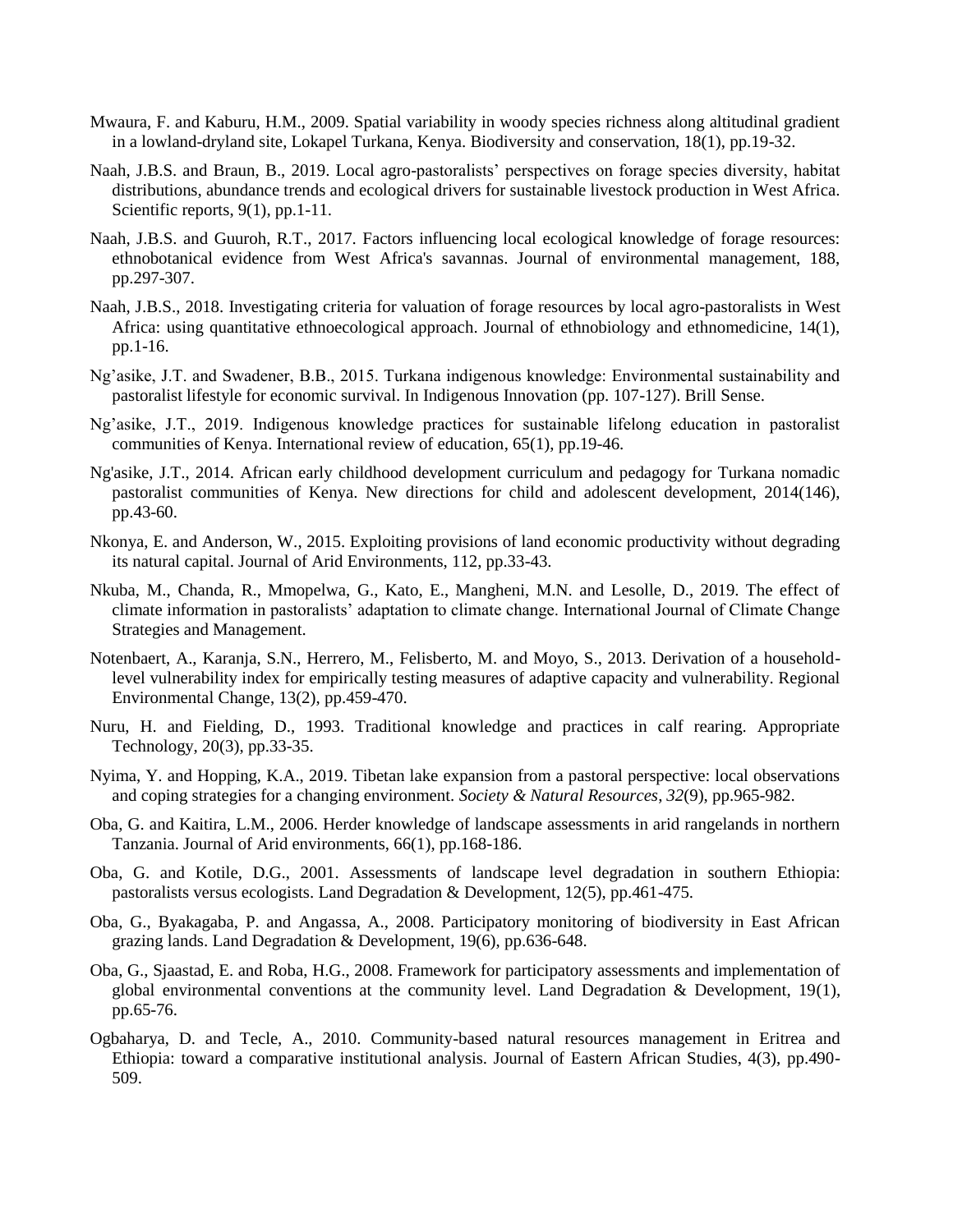- Oinam, S.S., Rawat, Y.S., Kuniyal, J.C., Vishvakarma, S.C.R. and Pandey, D.C., 2008. Thermal supplementing soil nutrients through biocomposting of night-soil in the northwestern Indian Himalaya. Waste management, 28(6), pp.1008-1019.
- Osue, H.O., Lawani, F.A.G. and Njoku, C.I., 2018. Factors affecting sustainable animal trypanosomosis control in parts of Kaduna State, Nigeria. Journal of Agricultural Extension, 22(1), pp.1-14.
- Oteros-Rozas, E., Martín-López, B., López, C.A., Palomo, I. and González, J.A., 2013. Envisioning the future of transhumant pastoralism through participatory scenario planning: a case study in Spain. The Rangeland Journal, 35(3), pp.251-272.
- Oteros-Rozas, E., Ontillera-Sánchez, R., Sanosa, P., Gómez-Baggethun, E., Reyes-García, V. and González, J.A., 2013. Traditional ecological knowledge among transhumant pastoralists in Mediterranean Spain. Ecology and Society, 18(3).
- Padilla, E. and Kofinas, G.P., 2014. "Letting the leaders pass" barriers to using traditional ecological knowledge in comanagement as the basis of formal hunting regulations. Ecology and Society, 19(2).
- Paltsyn, M.Y., Gibbs, J.P. and Mountrakis, G., 2019. Integrating traditional ecological knowledge and remote sensing for monitoring rangeland dynamics in the Altai Mountain region. Environmental management, 64(1), pp.40-51.
- Panikkar, B., Lemmond, B., Else, B. and Murray, M., 2018. Ice over troubled waters: navigating the Northwest Passage using Inuit knowledge and scientific information. Climate Research, 75(1), pp.81-94.
- Pape, R. and Loeffler, J., 2016. BROAD-SCALE ASSUMPTIONS ON AVAILABLE PASTURE RESOURCES AND REINDEER'S HABITAT PREFERENCES SHOWN TO BE DECOUPLED FROM ECOLOGICAL REALITY OF ARCTIC-ALPINE LANDSCAPES. Erdkunde, pp.169-192.
- Parker, G.E., Davidson, Z., Low, B., Lalampaa, P.R., Sundaresan, S. and Fischer, M., 2017. Can pastoral communities offer solutions for conserving the Endangered Grevy's zebra Equus grevyi at the periphery of its range?. Oryx, 51(3), pp.517-526.
- Parlee, B., Manseau, M. and Łutsël K'é Dene First Nation, 2005. Using traditional knowledge to adapt to ecological change: Denésoliné monitoring of Caribou movements. Arctic, pp.26-37.
- Parlee, B.L., Sandlos, J. and Natcher, D.C., 2018. Undermining subsistence: Barren-ground caribou in a "tragedy of open access". Science Advances, 4(2), p.e1701611.
- Patria, H.D., 2013. Uncultivated Biodiversity in Women's Hand: How to Create Food Sovereignty. Asian Journal of Women's Studies, 19(2), pp.148-161.
- Pieroni, A., Howard, P., Volpato, G. and Santoro, R.F., 2004. Natural remedies and nutraceuticals used in ethnoveterinary practices in inland southern Italy. Veterinary research communications, 28(1), pp.55-80.
- Pitikoe, S., 2017. Basotho herders learn through culture and social interaction. Learning, culture and social interaction, 13, pp.104-112.
- Pitikoe, S., 2018. Turning the herding lifestyle into a learning opportunity: experiences from Lesotho. TD: The Journal for Transdisciplinary Research in Southern Africa, 14(1), pp.1-10.
- Plieninger, T., Hartel, T., Martín-López, B., Beaufoy, G., Bergmeier, E., Kirby, K., Montero, M.J., Moreno, G., Oteros-Rozas, E. and Van Uytvanck, J., 2015. Wood-pastures of Europe: Geographic coverage, social–ecological values, conservation management, and policy implications. Biological Conservation, 190, pp.70-79.
- Pomalégni, S.C.B., Gbemavo, D.S.J.C., Kpadé, C.P., Kenis, M. and Mensah, G.A., 2017. Traditional use of fly larvae by small poultry farmers in Benin. Journal of Insects as Food and Feed, 3(3), pp.187-192.
- Post, J.C., 2018. Climate Change and Cultural Heritage in Western Mongolia. Leonardo, 51(03), pp.285-286.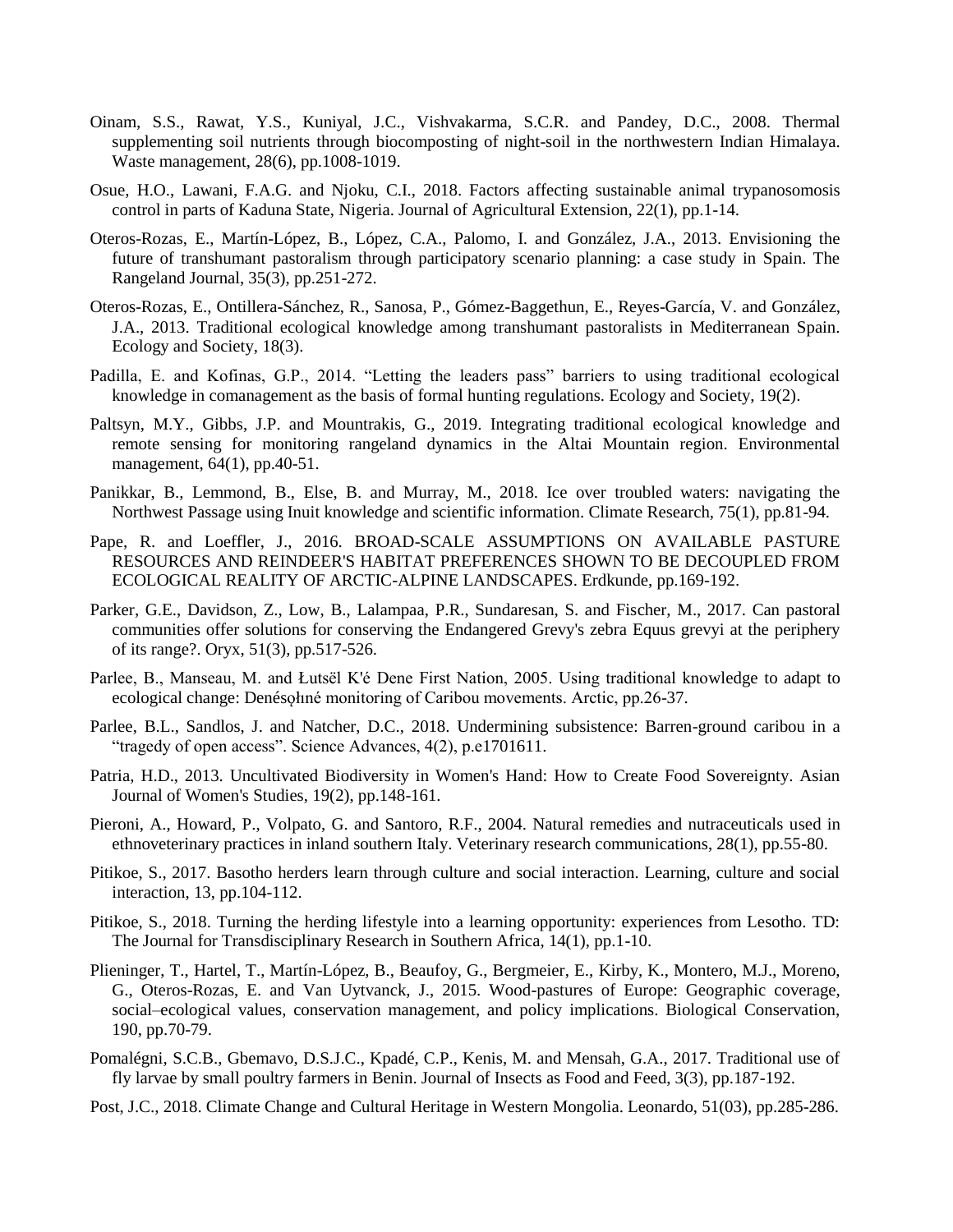- Post, J.C., 2019. Songs, Settings, Sociality: Human and Ecological Well-Being in Western Mongolia. Journal of Ethnobiology, 39(3), pp.371-391.
- Pristupa, A.O., Lamers, M., Tysiachniouk, M. and Amelung, B., 2019. Reindeer Herders Without Reindeer. The Challenges of Joint Knowledge Production on Kolguev Island in the Russian Arctic. Society & Natural Resources, 32(3), pp.338-356.
- Pulina, G., Salimei, E., Masala, G. and Sikosana, J.L.N., 1999. A spreadsheet model for the assessment of sustainable stocking rate in semi-arid and sub-humid regions of Southern Africa. Livestock Production Science, 61(2-3), pp.287-299.
- Rachman, Ali MA. "Indigenous Knowledge between Collapsion and Prospect of Genetic Conservation and Development." In Proceding [Proceeding] of the Mini Workshop Southeast Asia Germany Alumni Network (SEAG)" Empowering of Society Through the Animal Health and Production Activities with the Appreciation to the Indigenous Knowledge": May 3rd-5, 2007, Manado-Indonesia, vol. 90, p. 15. kassel university press GmbH, 2008.
- Radeny, M., Desalegn, A., Mubiru, D., Kyazze, F., Mahoo, H., Recha, J., Kimeli, P. and Solomon, D., 2019. Indigenous knowledge for seasonal weather and climate forecasting across East Africa. Climatic Change, 156(4), pp.509-526.
- Rahimi, R., Abdollahi, F. and Naqshi, K., 2014. Time-varying formation control of a collaborative heterogeneous multi agent system. Robotics and autonomous systems, 62(12), pp.1799-1805.
- Rajabu, K.R., 2005. The role of participatory problem analysis in performance improvement and sustainable management of rainwater harvesting (RWH) systems: A case study of Makanya village, Tanzania. Physics and Chemistry of the Earth, Parts A/B/C, 30(11-16), pp.832-839.
- Rana, D., Bhatt, A. and Lal, B., 2019. Ethnobotanical knowledge among the semi-pastoral Gujjar tribe in the high altitude (Adhwari's) of Churah subdivision, district Chamba, Western Himalaya. Journal of ethnobiology and ethnomedicine, 15(1), pp.1-21.
- Rana, P.K., Kumar, P., Singhal, V.K. and Rana, J.C., 2014. Uses of local plant biodiversity among the tribal communities of Pangi Valley of district Chamba in cold desert Himalaya, India. The Scientific World Journal, 2014.
- Raziq, A., de Verdier, K. and Younas, M., 2010. Ethnoveterinary treatments by dromedary camel herders in the Suleiman Mountainous Region in Pakistan: an observation and questionnaire study. Journal of ethnobiology and ethnomedicine, 6(1), pp.1-12.
- Reed, M.S. and Dougill, A.J., 2002. Participatory selection process for indicators of rangeland condition in the Kalahari. Geographical Journal, 168(3), pp.224-234.
- Reed, M.S., Dougill, A.J. and Baker, T.R., 2008. Participatory indicator development: what can ecologists and local communities learn from each other. Ecological Applications, 18(5), pp.1253-1269.
- Reed, M.S., Dougill, A.J. and Taylor, M.J., 2007. Integrating local and scientific knowledge for adaptation to land degradation: Kalahari rangeland management options. Land Degradation & Development, 18(3), pp.249-268.
- Rees, W.G., Williams, M. and Vitebsky, P., 2003. Mapping land cover change in a reindeer herding area of the Russian Arctic using Landsat TM and ETM+ imagery and indigenous knowledge. Remote Sensing of Environment, 85(4), pp.441-452.
- Reid, R.S., Nkedianye, D., Said, M.Y., Kaelo, D., Neselle, M., Makui, O., Onetu, L., Kiruswa, S., Kamuaro, N.O., Kristjanson, P. and Ogutu, J., 2016. Evolution of models to support community and policy action with science: Balancing pastoral livelihoods and wildlife conservation in savannas of East Africa. Proceedings of the National Academy of Sciences, 113(17), pp.4579-4584.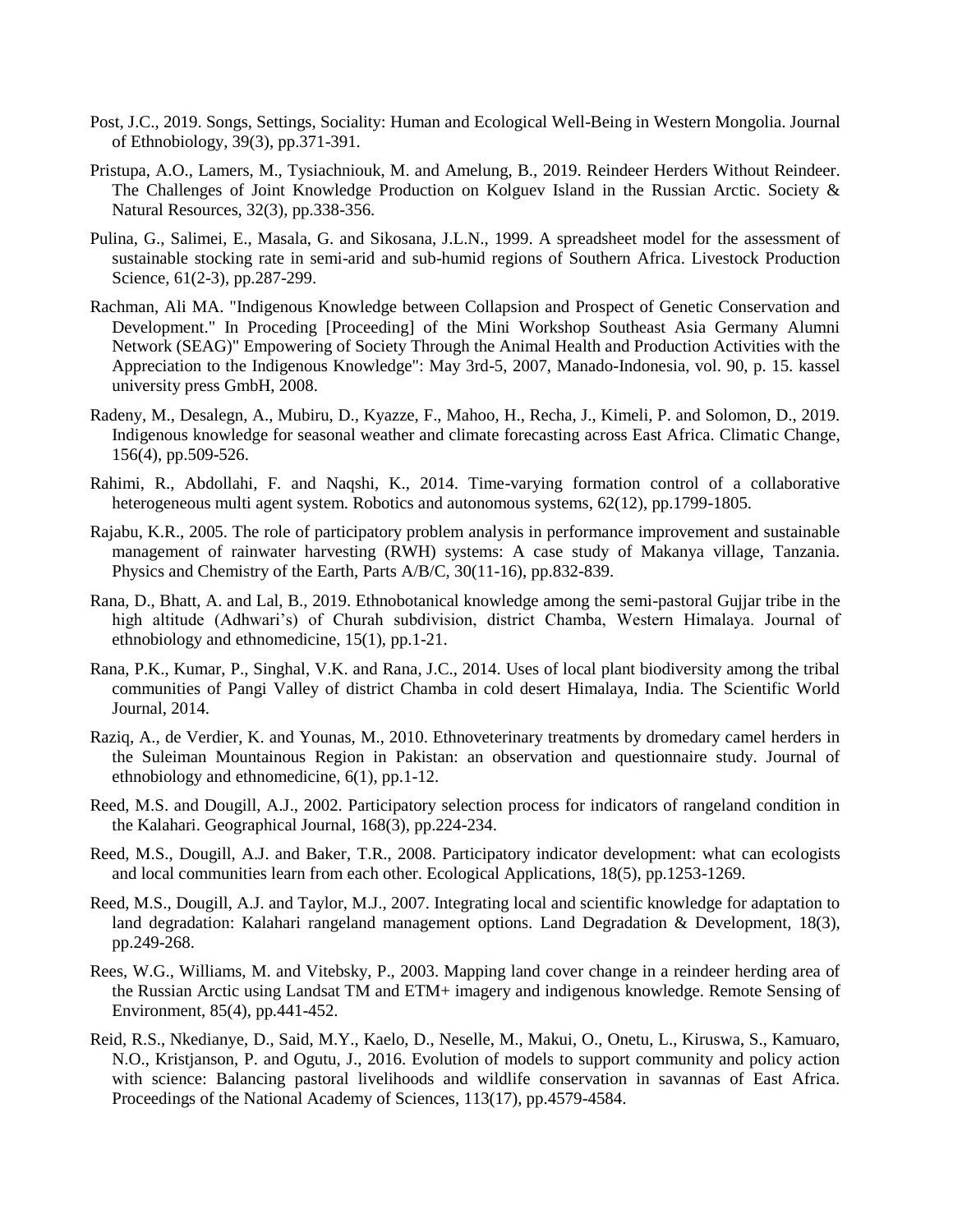- Reyes-García, V., Fernández-Llamazares, Á., Guèze, M. and Gallois, S., 2018. Does weather forecasting relate to foraging productivity? An empirical test among three hunter-gatherer societies. Weather, Climate, and Society, 10(1), pp.163-177.
- Rippa, D., Maselli, V., Soppelsa, O. and Fulgione, D., 2011. The impact of agro‐pastoral abandonment on the Rock Partridge Alectoris graeca in the Apennines. Ibis, 153(4), pp.721-734.
- Riseth, J.Å., Tømmervik, H., Helander-Renvall, E., Labba, N., Johansson, C., Malnes, E., Bjerke, J.W., Jonsson, C., Pohjola, V., Sarri, L.E. and Schanche, A., 2011. Sámi traditional ecological knowledge as a guide to science: snow, ice and reindeer pasture facing climate change. The Polar Record, 47(3), p.202.
- Roba, H. and Oba, G., 2010. FRAMEWORK FOR INTEGRATING INDIGENOUS KNOWLEDGE AND ECOLOGICAL METHODS FOR IMPLEMENTATION OF DESERTIFICATION CONVENTION. GRASSLAND BIODIVERSITY: HABITAT TYPES, ECOLOGICAL PROCESSES AND ENVIRONMENTAL IMPACT, 135-177.
- Roba, H.G. and Oba, G., 2008. Integration of herder knowledge and ecological methods for land degradation assessment around sedentary settlements in a sub-humid zone in northern Kenya. The International Journal of Sustainable Development & World Ecology, 15(3), pp.251-264.
- Roba, H.G. and Oba, G., 2009. Community participatory landscape classification and biodiversity assessment and monitoring of grazing lands in northern Kenya. Journal of Environmental Management, 90(2), pp.673-682.
- Roba, H.G. and Oba, G., 2009. Efficacy of integrating herder knowledge and ecological methods for monitoring rangeland degradation in northern Kenya. Human Ecology, 37(5), pp.589-612.
- Robbins, P., 2003. Beyond ground truth: GIS and the environmental knowledge of herders, professional foresters, and other traditional communities. Human Ecology, 31(2), pp.233-253.
- Rogers, P., Nunan, F. and Fentie, A.A., 2017. Reimagining invasions: The social and cultural impacts of Prosopis on pastoralists in southern Afar, Ethiopia. Pastoralism, 7(1), pp.1-13.
- Roschinsky, R., Mulindwa, H., Galukande, E., Wurzinger, M., Mpairwe, D., Okeyo, A.M. and Sölkner, J., 2012. Pasture use and management strategies in the Ankole pastoral system in Uganda. Grass and Forage Science, 67(2), pp.199-209.
- Roturier, S. and Roué, M., 2009. Of forest, snow and lichen: Sámi reindeer herders' knowledge of winter pastures in northern Sweden. Forest Ecology and Management, 258(9), pp.1960-1967.
- Ruotsala, H., 2011. Ancestors' Wisdom or Desktop Reindeer Management? The Role of Traditional Ecological Knowledge in Contemporary Reindeer Herding. Thinking through the Environment, Green Approaches to Global History. Timo Myllyntaus, ed, pp.159-178.
- Russell, D., Kofinas, G. and Griffith, B., 2000. Need and opportunity for a North American caribou knowledge cooperative. Polar Research, 19(1), pp.117-129.
- Saboohi, R., Barani, H., Khodagholi, M., Sarvestani, A.A. and Tahmasebi, A., 2019. Nomads' indigenous knowledge and their adaptation to climate changes in Semirom City in Central Iran. Theoretical and Applied Climatology, 137(1), pp.1377-1384.
- Salman, A. and Kharusi, N.S., 2014. Female Camel Nomenclature among Arabia's Bedouins. Names, 62(2), pp.86-99.
- Salomon, M., Cupido, C. and Samuels, I., 2013. The good shepherd: remedying the fencing syndrome. African Journal of Range & Forage Science, 30(1-2), pp.71-75.
- Salpeteur, M., Patel, H., Balbo, A.L., Rubio-Campillo, X., Madella, M., Ajithprasad, P. and Reyes-García, V., 2015. When knowledge follows blood: kin groups and the distribution of traditional ecological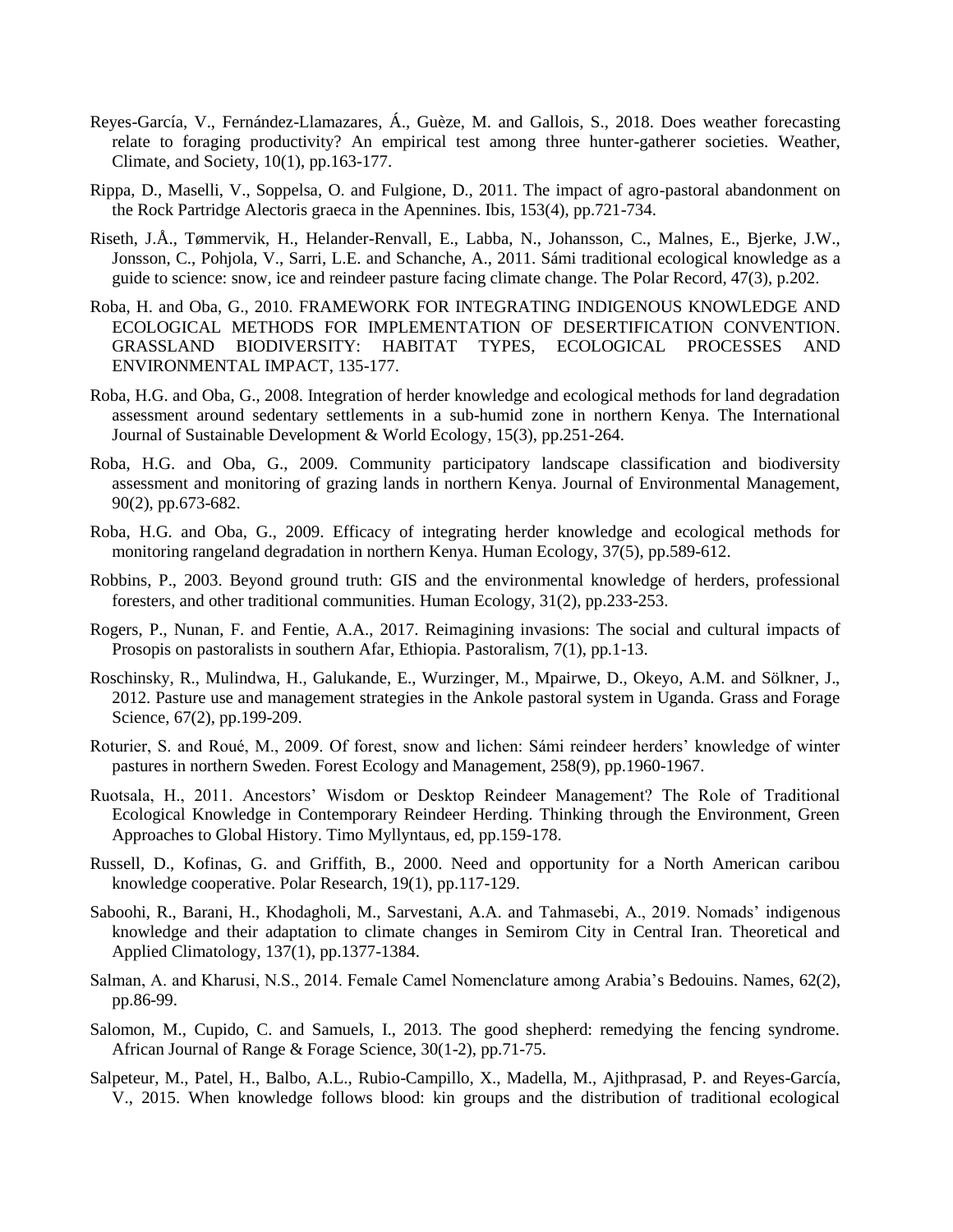knowledge in a community of seminomadic pastoralists, Gujarat (India). Current Anthropology, 56(3), pp.471-483.

- Salpeteur, M., Patel, H.H., Molina, J.L., Balbo, A.L., Rubio-Campillo, X., Reyes-García, V. and Madella, M., 2016. Comigrants and friends: informal networks and the transmission of traditional ecological knowledge among seminomadic pastoralists of Gujarat, India. Ecology and Society, 21(2).
- Samuels, M.I., Swarts, M., Schroeder, A., Ntombela, K. and Cupido, C., 2018. Through the lens of a herder: insights into landscape ethno-ecological knowledge on rangelands in Namaqualand. Anthropology Southern Africa, 41(2), pp.136-152.
- Sandström, P., Pahlén, T.G., Edenius, L., Tømmervik, H., Hagner, O., Hemberg, L., Olsson, H., Baer, K., Stenlund, T., Brandt, L.G. and Egberth, M., 2003. Conflict resolution by participatory management: remote sensing and GIS as tools for communicating land-use needs for reindeer herding in northern Sweden. AMBIO: A Journal of the Human Environment, 32(8), pp.557-567.
- Sanon, H.O., Kaboré-Zoungrana, C. and Ledin, I., 2007. Behaviour of goats, sheep and cattle and their selection of browse species on natural pasture in a Sahelian area. Small ruminant research, 67(1), pp.64- 74.
- Sawadogo, L., Tiveau, D. and Nygård, R., 2005. Influence of selective tree cutting, livestock and prescribed fire on herbaceous biomass in the savannah woodlands of Burkina Faso, West Africa. Agriculture, ecosystems & environment, 105(1-2), pp.335-345.
- Schareika, N., 2014. The social nature of environmental knowledge among the nomadic Wodaabe of Niger. Ecology and Society, 19(4).
- Schmidt, M. and Pearson, O., 2016. Pastoral livelihoods under pressure: Ecological, political and socioeconomic transitions in Afar (Ethiopia). Journal of Arid Environments, 124, pp.22-30.
- Seid, M.A., Kuhn, N.J. and Fikre, T.Z., 2016. The role of pastoralism in regulating ecosystem services. Revue scientifique et technique (International Office of Epizootics), 35(2), pp.435-444.
- Seid, M.A., Yoseph, L.W., Befekadu, U.W., Muhammed, A. and Fikre, T.Z., 2016. Communication for the development of pastoralism. Revue scientifique et technique (International Office of Epizootics), 35(2), pp.639-648.
- Seijo, F., Millington, J.D., Gray, R., Sanz, V., Lozano, J., García-Serrano, F., Sangüesa-Barreda, G. and Camarero, J.J., 2015. Forgetting fire: Traditional fire knowledge in two chestnut forest ecosystems of the Iberian Peninsula and its implications for European fire management policy. Land Use Policy, 47, pp.130- 144.
- Seonyatseng, E., Mogwera, K.M., Mpofu, C., Ntloyathuto, D. and Rutina, L.P., 2017. Herders' ecological knowledge and carnivore predation on livestock investigations in Makgadikgadi and Nxai national parks, Botswana. Koedoe: African Protected Area Conservation and Science, 59(2), pp.1-9.
- Setchell, J.M., Fairet, E., Shutt, K., Waters, S. and Bell, S., 2017. Biosocial conservation: Integrating biological and ethnographic methods to study human–primate interactions. International journal of primatology, 38(2), pp.401-426.
- Shackleton, R.T., Witt, A.B., Piroris, F.M. and van Wilgen, B.W., 2017. Distribution and socio-ecological impacts of the invasive alien cactus Opuntia stricta in eastern Africa. Biological Invasions, 19(8), pp.2427-2441.
- Shen, X. and Tan, J., 2012. Ecological conservation, cultural preservation, and a bridge between: the journey of Shanshui Conservation Center in the Sanjiangyuan region, Qinghai-Tibetan Plateau, China. Ecology and Society, 17(4).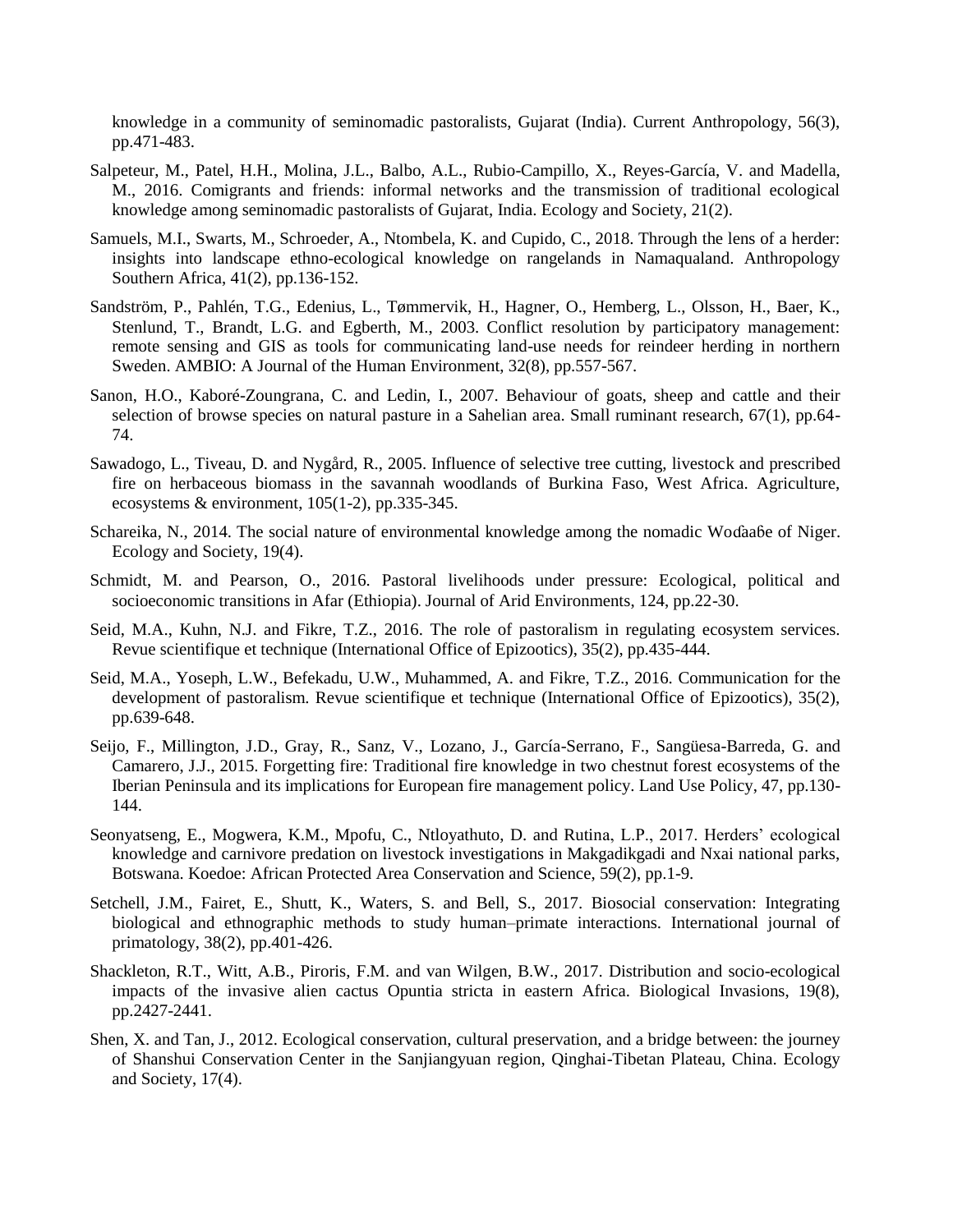- Sher, H., Aldosari, A. and Bussmann, R.W., 2015. Morels of Palas Valley, Pakistan: a potential source for generating income and improving livelihoods of mountain communities. Economic Botany, 69(4), pp.345-359.
- Sherren, K. and Darnhofer, I., 2018. Precondition for integration: in support of stand-alone social science in rangeland and silvopastoral research. Rangeland ecology & management, 71(5), pp.545-548.
- Sheuyange, A., Oba, G. and Weladji, R.B., 2005. Effects of anthropogenic fire history on savanna vegetation in northeastern Namibia. Journal of Environmental management, 75(3), pp.189-198.
- Shmatkov, N. and Brigham, T., 2003. Non-timber forest products in community development: Lessons from the Russian Far East. The Forestry Chronicle, 79(1), pp.113-118.
- Singh, D., Kachhawaha, S., Choudhary, M.K., Meena, M.L. and Tomar, P.K., 2014. Ethnoveterinary knowledge of Raikas of Marwar for nomadic pastoralism. Indian Journal of Traditional Knowledge, 13(1),pp.123-131.
- Singh, R.K., 2010. Learning the indigenous knowledge and biodiversity through contest: A participatory methodological tool of ecoliteracy. Indian Journal of Traditional Knowledge, 9(2), pp.355-360.
- Singh, R.K., Singh, A., Garnett, S.T., Zander, K.K. and Tsering, D., 2015. Paisang (Quercus griffithii): a keystone tree species in sustainable agroecosystem management and livelihoods in Arunachal Pradesh, India. Environmental management, 55(1), pp.187-204.
- Singh, R.K., Sureja, A.K., Maiti, S. and Tsering, D., 2018. Grazing and rangeland management: trans-human adaptations by Brokpa community in fragile ecosystems of Arunachal Pradesh, Indian Journal of Traditional Knowledge, 17(3), pp. 550-558.
- Skarin, A., Danell, Ö., Bergström, R. and Moen, J., 2008. Summer habitat preferences of GPS-collared reindeer Rangifer tarandus tarandus. Wildlife Biology, 14(1), pp.1-15.
- Smucker, T.A. and Wangui, E.E., 2016. Gendered knowledge and adaptive practices: Differentiation and change in Mwanga District, Tanzania. Ambio, 45(3), pp.276-286.
- Solh, M., Amri, A., Ngaido, T. and Valkoun, J., 2003. Policy and education reform needs for conservation of dryland biodiversity. Journal of Arid Environments, 54(1), pp.5-13.
- Soma, T. and Schlecht, E., 2018. The relevance of herders' local ecological knowledge on coping with livestock losses during harsh winters in western Mongolia. Pastoralism, 8(1), pp.1-14.
- Soria-Díaz, L. and Monroy-Vilchis, O., 2015. Monitoring population density and activity pattern of whitetailed deer (Odocoileus virginianus) in Central Mexico, using camera trapping. Mammalia, 79(1), pp.43- 50.
- Speranza, C.I., Kiteme, B., Ambenje, P., Wiesmann, U. and Makali, S., 2010. Indigenous knowledge related to climate variability and change: insights from droughts in semi-arid areas of former Makueni District, Kenya. Climatic change, 100(2), pp.295-315.
- Spoon, J., 2011. The heterogeneity of Khumbu Sherpa ecological knowledge and understanding in Sagarmatha (Mount Everest) national park and buffer zone, Nepal. Human Ecology, 39(5), p.657.
- Spooner, P.G. and Firman, M., 2010. Origins of travelling stock routes. 1. Connections to indigenous traditional pathways. The Rangeland Journal, 32(3), pp.329-339.
- Stave, J., Oba, G., Nordal, I. and Stenseth, N.C., 2007. Traditional ecological knowledge of a riverine forest in Turkana, Kenya: implications for research and management. Biodiversity and Conservation, 16(5), pp.1471-1489.
- Stephens, P.R., Hewitt, A.E., Sparling, G.P., Gibb, R.G. and Shepherd, T.G., 2003. Assessing sustainability of land management using a risk identification model. 土壤圈 (英文版), (2003 年 01), pp.41-48.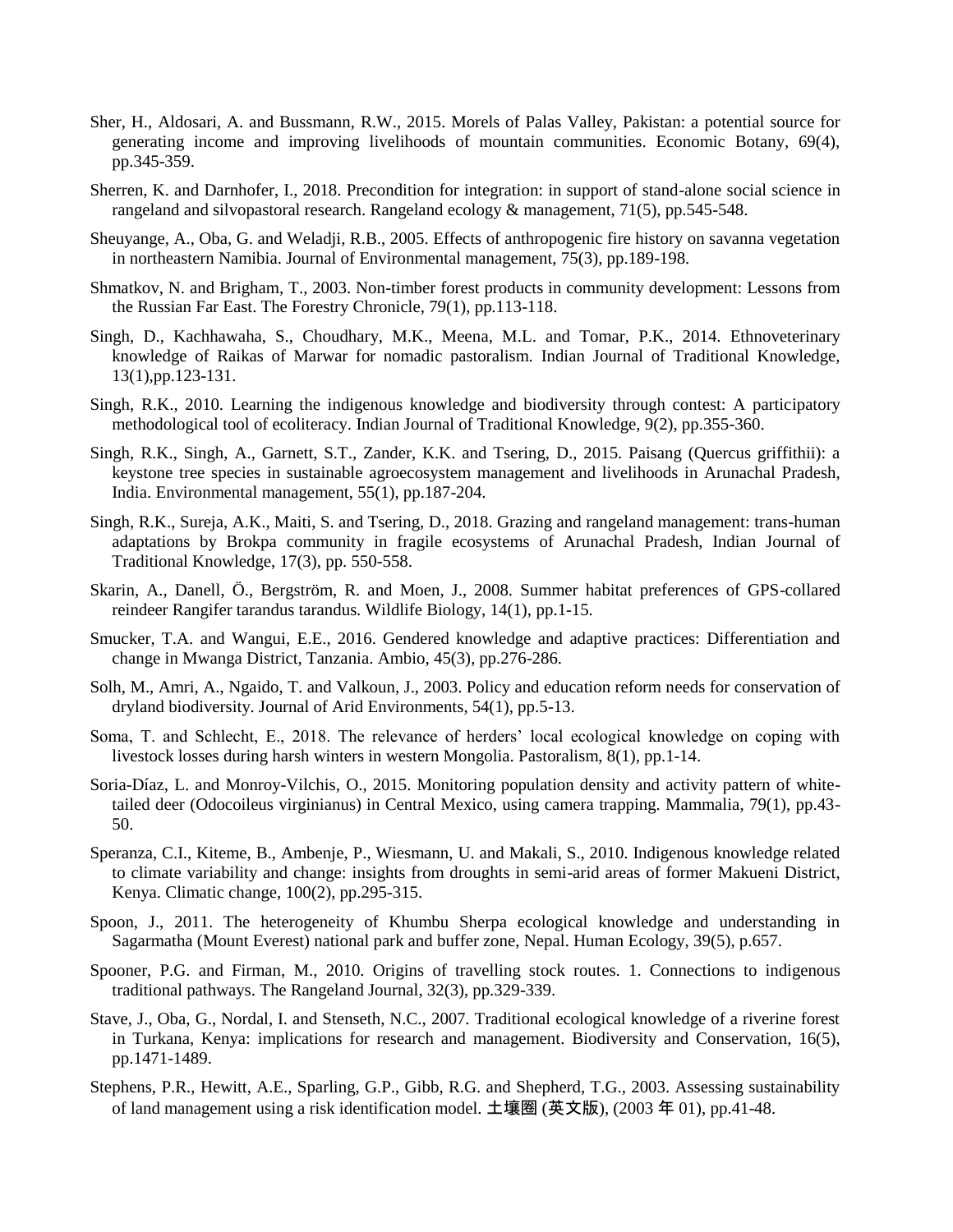- Strauch, A.M. and Almedom, A.M., 2011. Traditional water resource management and water quality in rural Tanzania. Human Ecology, 39(1), pp.93-106.
- Surová, D., Ravera, F., Guiomar, N., Sastre, R.M. and Pinto-Correia, T., 2018. Contributions of iberian silvo-pastoral landscapes to the well-being of contemporary society. Rangeland Ecology & Management, 71(5), pp.560-570.
- Takakura, H., 2002. An institutionalized human–animal relationship and the aftermath: The reproductive process of horse-bands and husbandry in Northern Yakutia, Siberia. Human Ecology, 30(1), pp.1-19.
- Takakura, H., 2012. The shift from herding to hunting among the Siberian Evenki: Indigenous knowledge and subsistence change in Northwestern Yakutia. Asian Ethnology, 71(1), p.31.
- Tambe, S. and Rawat, G.S., 2009. Traditional livelihood based on sheep grazing in the Khangchendzonga national park, Sikkim. Indian Journal of Traditional Knowledge, 8(1), pp. 75-80.
- Tamou, C., de Boer, I.J., Ripoll-Bosch, R. and Oosting, S.J., 2018. Understanding roles and functions of cattle breeds for pastoralists in Benin. Livestock Science, 210, pp.129-136.
- Tamou, C., De Boer, I.J.M., Ripoll-Bosch, R. and Oosting, S.J., 2018. Traditional ecological knowledge underlying herding decisions of pastoralists. Animal, 12(4), pp.831-843.
- Tang, R. and Gavin, M.C., 2010. Traditional ecological knowledge informing resource management: saxoul conservation in Inner Mongolia, China. Society and Natural Resources, 23(3), pp.193-206.
- Tang, R. and Gavin, M.C., 2015. Degradation and re-emergence of the commons: The impacts of government policies on traditional resource management institutions in China. Environmental Science  $\&$ Policy, 52, pp.89-98.
- Tanyanyiwa, V.I., 2019. Indigenous Knowledge Systems and the Teaching of Climate Change in Zimbabwean Secondary Schools. SAGE Open, 9(4), p.2158244019885149.
- Taylor, J.L., 2006. Negotiating the grassland: the policy of pasture enclosures and contested resource use in Inner Mongolia. Human Organization, pp.374-386.
- Teklehaymanot, T. and Giday, M., 2010. Quantitative ethnobotany of medicinal plants used by Kara and Kwego semi-pastoralist people in lower Omo River Valley, Debub Omo zone, southern nations, nationalities and peoples regional state, Ethiopia. Journal of Ethnopharmacology, 130(1), pp.76-84.
- Teklehaymanot, T., 2017. An ethnobotanical survey of medicinal and edible plants of Yalo Woreda in Afar regional state, Ethiopia. Journal of Ethnobiology and Ethnomedicine, 13(1), pp.1-26.
- Tesfai, M. and Stroosnijder, L., 2001. The Eritrean spate irrigation system. Agricultural water management, 48(1), pp.51-60.
- Tian, X., 2017. Ethnobotanical knowledge acquisition during daily chores: the firewood collection of pastoral Maasai girls in Southern Kenya. Journal of ethnobiology and ethnomedicine, 13(1), pp.1-14.
- Tiki, W., Oba, G. and Tvedt, T., 2011. Human stewardship or ruining cultural landscapes of the ancient Tula wells, southern Ethiopia. The Geographical Journal, 177(1), pp.62-78.
- Tilahun, M., Angassa, A. and Abebe, A., 2017. Community-based knowledge towards rangeland condition, climate change, and adaptation strategies: the case of Afar pastoralists. Ecological Processes, 6(1), pp.1- 13.
- Toulmin, C., 2009. Securing land and property rights in sub-Saharan Africa: the role of local institutions. Land use policy, 26(1), pp.10-19.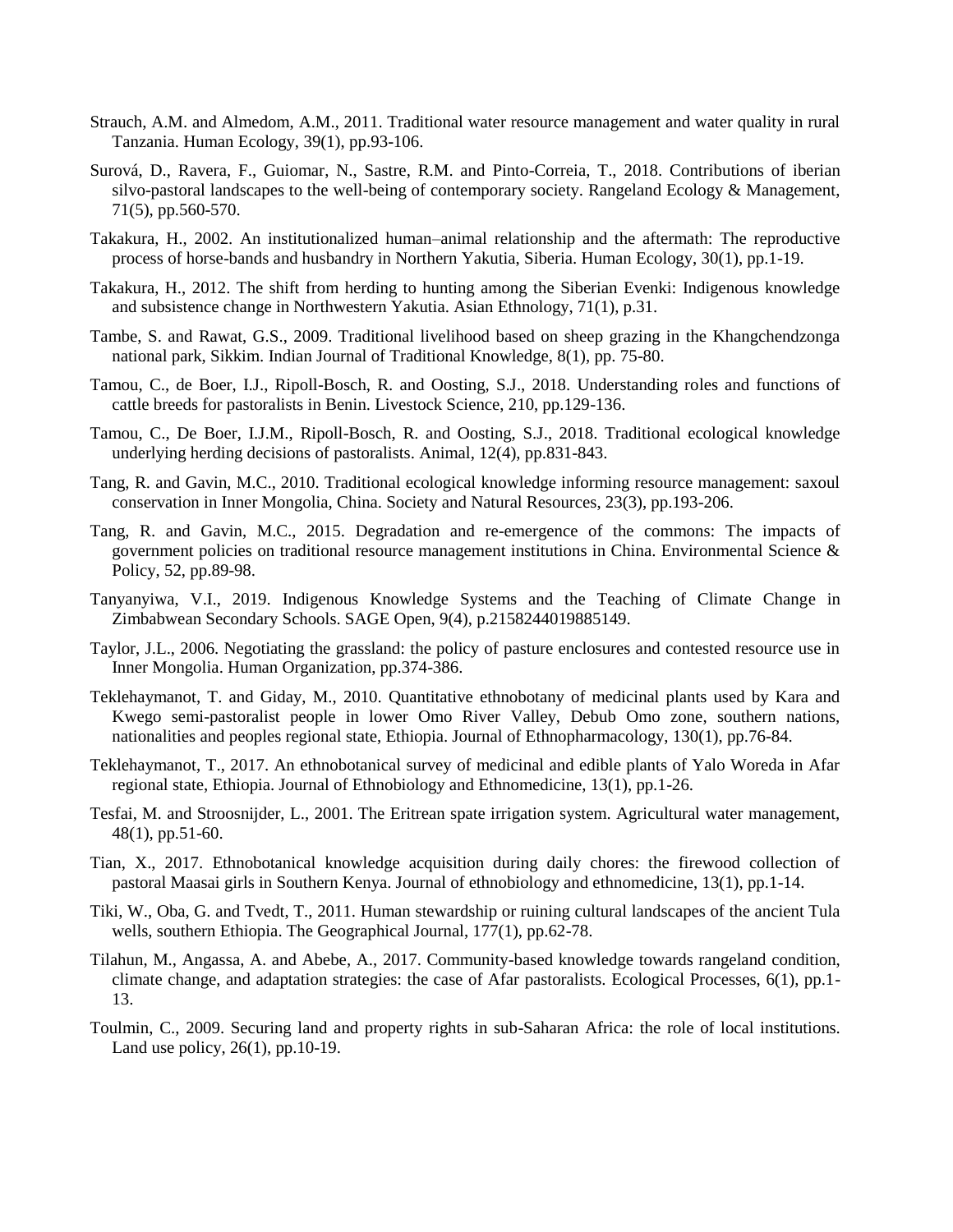- Tryland, M., Stubsjøen, S.M., Ågren, E., Johansen, B. and Kielland, C., 2015. Herding conditions related to infectious keratoconjunctivitis in semi-domesticated reindeer: a questionnaire-based survey among reindeer herders. Acta Veterinaria Scandinavica, 58(1), pp.1-10.
- Turner, M.D. and Hiernaux, P., 2002. The use of herders' accounts to map livestock activities across agropastoral landscapes in Semi-Arid Africa. Landscape Ecology, 17(5), pp.367-385.
- Turunen, M., Vuojala-Magga, T. and Giguère, N., 2014. Past and present winter feeding of reindeer in Finland: herders' adaptive learning of feeding practices. Arctic, pp.173-188.
- Turunen, M.T., Rasmus, S., Bavay, M., Ruosteenoja, K. and Heiskanen, J., 2016. Coping with difficult weather and snow conditions: Reindeer herders' views on climate change impacts and coping strategies. Climate Risk Management, 11, pp.15-36.
- Tyiso, S. and Bhat, R.B., 1998. Medicinal plants used for child welfare in the Transkei region of the Eastern Cape (South Africa). Angewandte Botanik, 72(3-4), pp.92-98.
- Tyler, N.J.C., Turi, J.M., Sundset, M.A., Bull, K.S., Sara, M.N., Reinert, E., Oskal, N., Nellemann, C., McCarthy, J.J., Mathiesen, S.D. and Martello, M.L., 2007. Saami reindeer pastoralism under climate change: applying a generalized framework for vulnerability studies to a sub-arctic social–ecological system. Global Environmental Change, 17(2), pp.191-206.
- Uprety, Y., Poudel, R.C., Shrestha, K.K., Rajbhandary, S., Tiwari, N.N., Shrestha, U.B. and Asselin, H., 2012. Diversity of use and local knowledge of wild edible plant resources in Nepal. Journal of Ethnobiology and Ethnomedicine, 8(1), pp.1-15.
- Usman, I.S., Bzugu, P.M., Pur, J.T. and Abdullahi, A., 2017. Indigenous Control Methods for Parasites among Pastoralists Communities in Adamawa State, Nigeria. Journal of Agricultural Extension, 21(1), pp.109-121.
- Usman, L.M., 2010. The indigenous knowledge system of female pastoral Fulani of Northern Nigeria. In Indigenous Knowledge and Learning in Asia/Pacific and Africa (pp. 213-225). Palgrave Macmillan, New York.
- Van Veen, T.S., 1997. Sense or nonsense? Traditional methods of animal parasitic disease control. Veterinary parasitology, 71(2-3), pp.177-194.
- Varga, A., Molnár, Z., Biró, M., Demeter, L., Gellény, K., Miókovics, E., Molnár, Á., Molnár, K., Ujházy, N., Ulicsni, V. and Babai, D., 2016. Changing year-round habitat use of extensively grazing cattle, sheep and pigs in East-Central Europe between 1940 and 2014: Consequences for conservation and policy. Agriculture, Ecosystems & Environment, 234, pp.142-153.
- Verlinden, A. and Kruger, A.S., 2007. Changing grazing systems in central north Namibia. Land Degradation & Development, 18(2), pp.179-197.
- Verlinden, A., Seely, M.K. and Hillyer, A., 2006. Settlement, trees and termites in Central North Namibia: a case of indigenous resource management. Journal of arid environments, 66(2), pp.307-335.
- Vilches, F. and Morales, H., 2017. From herders to wage laborers and back again: engaging with capitalism in the Atacama Puna Region of Northern Chile. International Journal of Historical Archaeology, 21(2), pp.369-388.
- Volpato, G., Di Nardo, A., Rossi, D., Saleh, S.M.L. and Broglia, A., 2013. 'Everybody knows', but the rest of the world: the case of a caterpillar-borne reproductive loss syndrome in dromedary camels observed by Sahrawi pastoralists of Western Sahara. Journal of ethnobiology and ethnomedicine, 9(1), pp.1-11.
- Volpato, G., Saleh, S.M.L. and Di Nardo, A., 2015. Ethnoveterinary of Sahrawi pastoralists of Western Sahara: camel diseases and remedies. Journal of ethnobiology and ethnomedicine, 11(1), pp.1-22.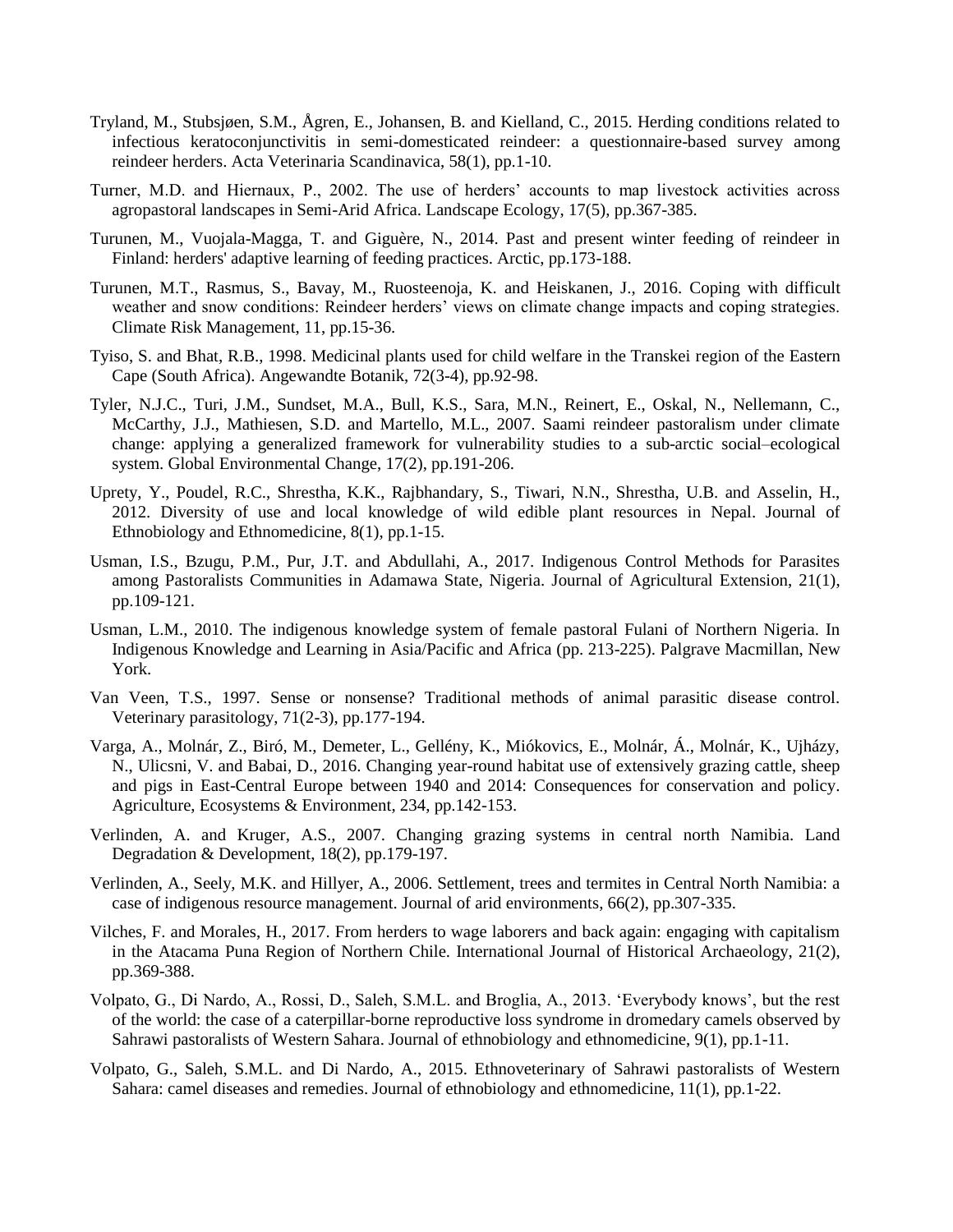- Vors, L.S. and Boyce, M.S., 2009. Global declines of caribou and reindeer. Global change biology, 15(11), pp.2626-2633.
- Vuojala-Magga, T. and Turunen, M.T., 2015. Sámi reindeer herders' perspective on herbivory of subarctic mountain birch forests by geometrid moths and reindeer: a case study from northernmost Finland. SpringerPlus, 4(1), pp.1-13.
- Vuojala-Magga, T., Turunen, M., Ryyppo, T. and Tennberg, M., 2011. Resonance strategies of Sámi reindeer herders in northernmost Finland during climatically extreme years. Arctic, pp.227-241.
- Wako, D.D., Younan, M., Tessema, T.S., Glücks, I.V. and Baumann, M.P.O., 2016. Indigenous knowledge of pastoralists on respiratory diseases of camels in northern Kenya. Preventive veterinary medicine, 130, pp.60-66.
- Wang, Y., Sun, Y., Wang, Z., Chang, S. and Hou, F., 2018. Grazing management options for restoration of alpine grasslands on the Qinghai‐Tibet Plateau. Ecosphere, 9(11), p.e02515.
- Wanzala, W., Takken, W., Mukabana, W.R., Pala, A.O. and Hassanali, A., 2012. Ethnoknowledge of Bukusu community on livestock tick prevention and control in Bungoma district, western Kenya. Journal of Ethnopharmacology, 140(2), pp.298-324.
- Warkineh, T.Z. and Gizaw, A.M., 2019. Exploring the informal learning experiences of women in a pastoral community in Ethiopia: The case of pastoral women in Karrayyu. Studies in the Education of Adults, 51(2), pp.250-267.
- Waters-Bayer, A. 2017. "The future of pastoralism/L'avenir du pastoralisme/El futuro del pastoreo.": 303- 306.
- Watkins, B. and Fleisher, M.L., 2002. Tracking pastoralist migration: lessons from the Ethiopian Somali national regional state. Human organization, pp.328-338.
- Waudby, H.P., Petit, S. and Robinson, G., 2012. Pastoralists' perceptions of biodiversity and land management strategies in the arid Stony Plains region of South Australia: Implications for policy makers. Journal of Environmental Management, 112, pp.96-103.
- Waudby, H.P., Petit, S. and Robinson, G., 2013. Pastoralists' knowledge of plant palatability and grazing indicators in an arid region of South Australia. The Rangeland Journal, 35(4), pp.445-454.
- Ween, G.B. and Riseth, J.Å., 2011. Doing is learning: analysis of an unsuccessful attempt to adapt TEK/IK methodology to Norwegian Sámi circumstances. Acta Borealia, 28(2), pp.228-242.
- Williams, D.M., 2000. Representations of nature on the Mongolian steppe: An investigation of scientific knowledge construction. American Anthropologist, 102(3), pp.503-519.
- Witte, F., Wanink, J.H. and Kishe-Machumu, M., 2007. Species distinction and the biodiversity crisis in Lake Victoria. Transactions of the American Fisheries Society, 136(4), pp.1146-1159.
- Wu, N., Ismail, M., Joshi, S., Yi, S.L., Shrestha, R.M. and Jasra, A.W., 2014. Livelihood diversification as an adaptation approach to change in the pastoral Hindu-Kush Himalayan region. Journal of Mountain Science, 11(5), pp.1342-1355.
- Wu, X., Zhang, X., Dong, S., Cai, H., Zhao, T., Yang, W., Jiang, R., Shi, Y. and Shao, J., 2015. Local perceptions of rangeland degradation and climate change in the pastoral society of Qinghai-Tibetan Plateau. The Rangeland Journal, 37(1), pp.11-19.
- Wurchaih, H. and Menggenqiqig, K., 2019. Medicinal wild plants used by the Mongol herdsmen in Bairin Area of Inner Mongolia and its comparative study between TMM and TCM. Journal of Ethnobiology and Ethnomedicine, 15.